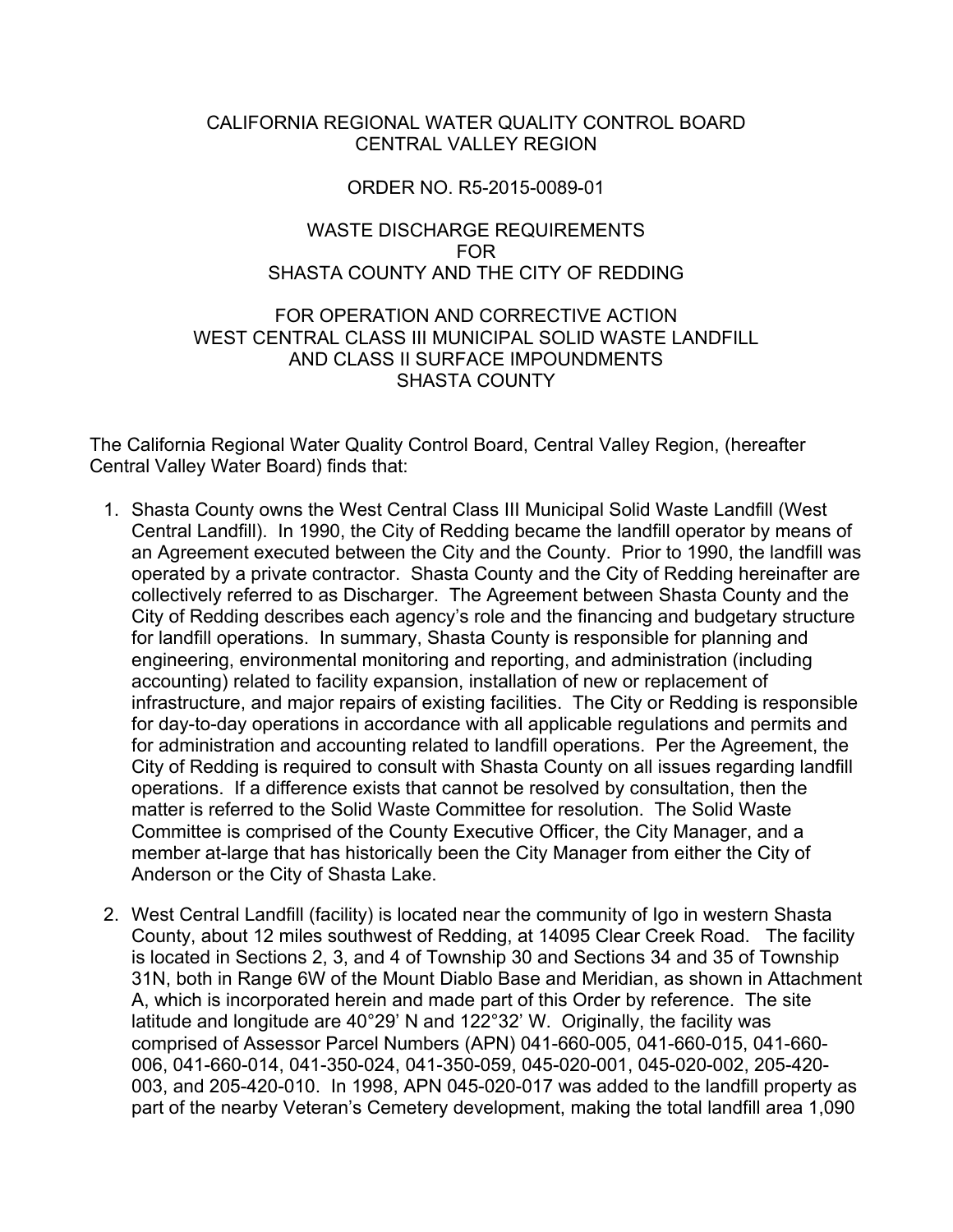acres. This parcel and its acreage were inadvertently omitted from previous Waste Discharge Requirements Order No. R5-2005-0068, which described a total area of 1,058 acres. In 2013, Shasta County acquired APNs 045-020-010 (145 acres) and 045- 020-011 (15 acres) from the Bureau of Land Management on the west side of the landfill for buffer space and to expand the landfill gas monitoring system. These two parcels added 160 acres to the facility making the total landfill area 1,250 acres.

- 3. West Central Landfill is a municipal solid waste (MSW) landfill regulated under authority given in Water Code section 13000 et seq.; California Code of Regulations, title 27 (Title 27), section 20005 et seq.; and 40 Code of Federal Regulations section 258 (a.k.a Subtitle D) in accordance with State Water Resources Control Board (State Water Board) Resolution 93-62. The landfill serves the western portion of Shasta County, including the communities of Redding, Anderson, Shasta Lake, Cottonwood, and Palo Cedro.
- 4. West Central Landfill was sited and designed in 1981, and constructed in 1982. The landfill site includes four classified waste management units (Units): the 22-acre Phase 1 Unit which closed in 1992, the currently operating Phase 2 Unit which began operations in 1991, the covered 450,000 gallon (total capacity without freeboard) Class II surface impoundment (Unit 3), and the uncovered 2,100,000 gallon (total capacity without freeboard) Class II surface impoundment (Unit 4). The surface impoundments are used for storage and evaporation of leachate. The Phase 2 Unit is being constructed in sub-Units and will cover 100 acres at full build-out (see Findings 6, 7, 8, and 9 below). Presently, approximately 83 acres of the Phase 2 Unit has been constructed and contains waste. Associated facilities at the site include an in-fill gas collection and control system with flare, an unclassified unlined waste tire Unit that's no longer active and has a soil final cover in place, a clean wood diversion area, an inert material diversion area, two scales, a scale house, a public drop-off and recycling area, a shop building, four contact water impoundments, six storm water detention ponds, and two storm water retention ponds. A paved road exists from the front entrance, past the scale house and public drop-off area, leading to the shop building and around the north, west, and south perimeter of the Phase 2 Unit. These facilities are shown in Attachment B and Attachment C, which are incorporated herein and made part of this Order by reference.
- 5. The Phase 1 Unit contains approximately 900,000 cubic yards of waste. The base liner underlying the waste consists of five-feet of clayey soil in the bottom of a canyon. The Phase 1 Unit has a leachate collection and removal system (LCRS) located in the bottom of the Phase 1 Unit canyon alignment that's connected to the Leachate Wet Well. Finding 56 below describes the Phase 1 LCRS in more detail. Underlying the length of the Phase 1 Unit, at a depth of five feet below the base liner, is a six-inch perforated PVC pipe surrounded by drain rock and non-woven filter fabric that intercepts shallow groundwater. The Phase 1 Unit Underdrain previously discharged to a nearby storm water detention pond, but in 2013 (after the Clover Fire burned over the area), volatile organic compounds (VOCs) and other elevated water quality parameters were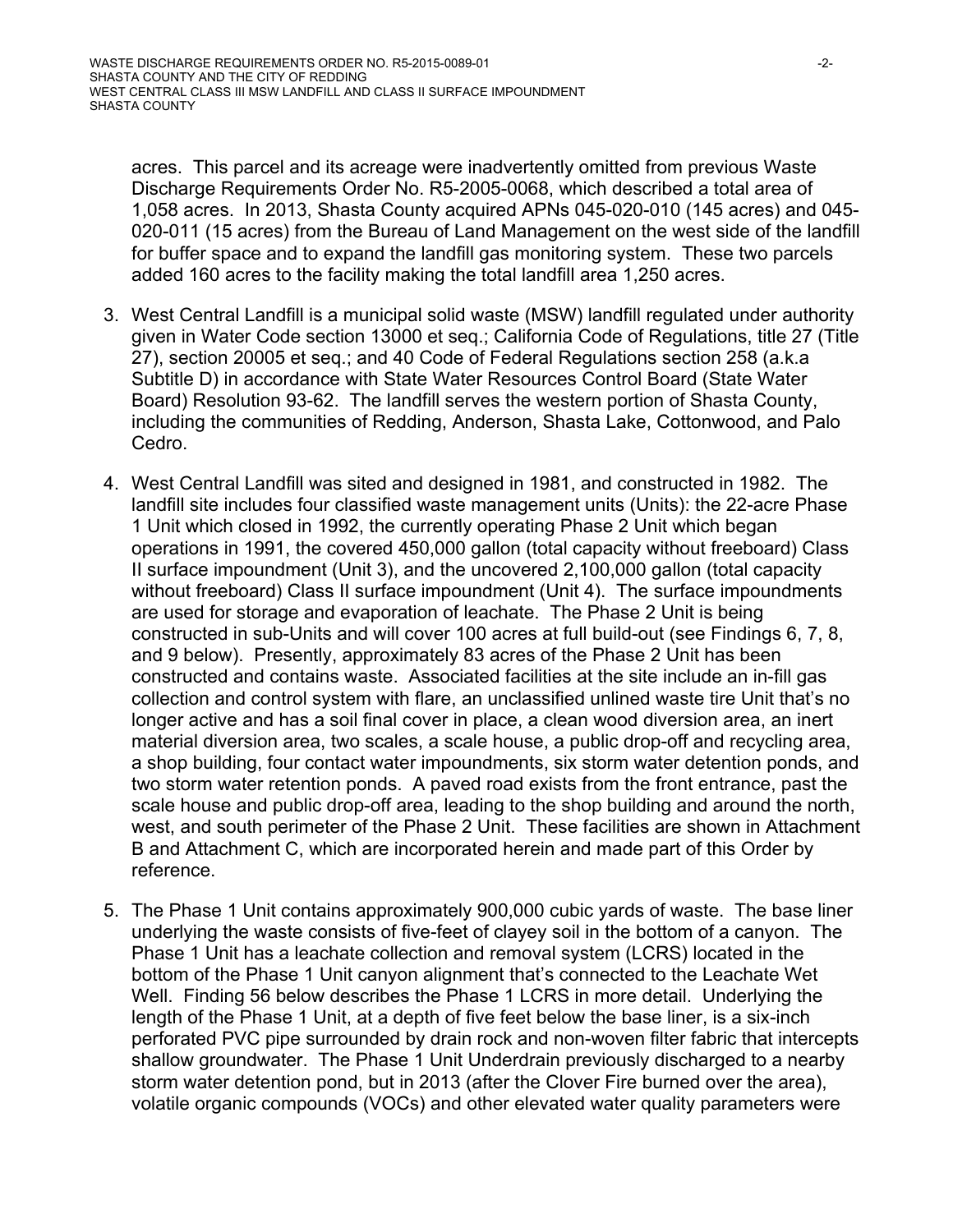detected in the discharge. In November 2014, the Phase 1 Underdrain Wet Well was constructed to capture the discharge from the Phase 1 Underdrain and pump it to the Leachate Wet Well and ultimately the Class II surface impoundment. A final cover system was constructed over the Phase 1 Unit in 1992. The final cover system consists of (in ascending order) a one-foot thick foundation layer of compacted base soils, six inches of compacted native clayey soils with a maximum permeability of 1  $\times$  10<sup>-6</sup> cm/sec, six inches of compacted soils amended with 4% bentonite, and a one-foot thick vegetated erosion resistant layer. Three sealed single ring permeability tests conducted on the bentonite amended barrier layer found permeabilities ranging from 2.19  $\times$  10<sup>-7</sup> cm/sec to  $1.4 \times 10^{-8}$  cm/sec.

6. The Phase 2 Unit is being developed in sub-Units and has an estimated total capacity of approximately 13,116,000 cubic yards (wastes and cover soil) with an estimated remaining site life of 17 years (through 2034). The landfill currently receives approximately 500 tons of waste per day. The life expectancy of the landfill may increase as recycling and other diversion programs reduce incoming wastes. The sub-Units are described in the table below:

| sub-Unit | <b>Year Constructed</b> | <b>Acres</b> |
|----------|-------------------------|--------------|
| $2-1A$   | 1990                    | 7.9          |
| $2-1B$   | 1992                    | 7.2          |
| $2-1C$   | 1994                    | 6.1          |
| $2 - 2$  | 1996                    | 10.4         |
| $2-1D$   | 1999                    | 13.0         |
| $2 - 3$  | 2003                    | 9.5          |
| $2-4A$   | 2006                    | 14.1         |
| $2-4B$   | 2010                    | 4.5          |
| $2-4C$   | 2016                    | 10.8         |
| $2-5A$   | 2021 <sup>1</sup>       | 8.6          |
| $2-5B$   | 2024 <sup>1</sup>       | 7.9          |
|          | <b>Total</b>            | 100          |

#### **Phase 2 Unit – sub-Unit Sequencing**

1 Tentative Construction Dates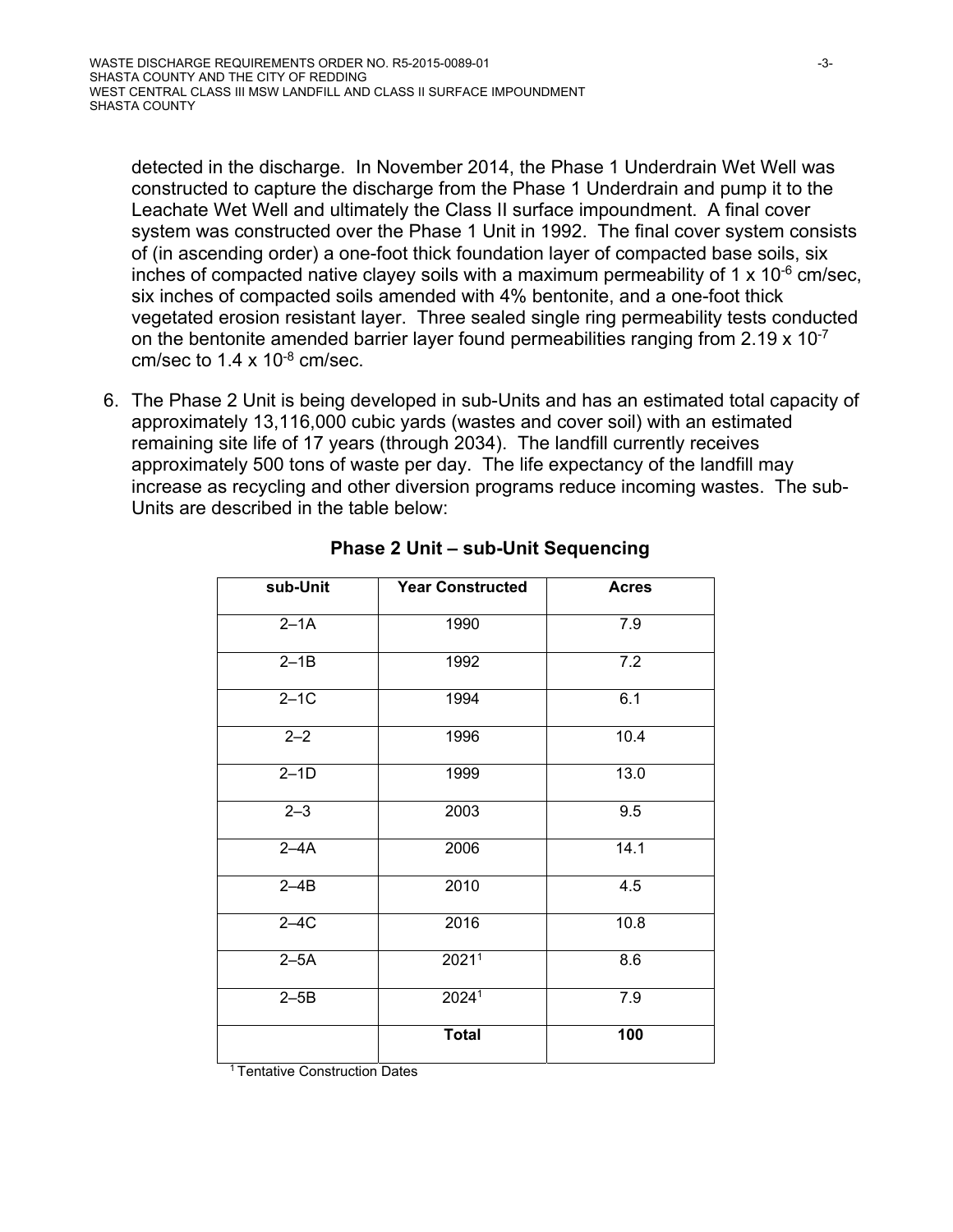- 7. Various base liner systems have been installed beneath the Phase 2 sub-Units. Phase 2–1A and Phase 2–1B, the first sub-Units constructed, have base liner systems consisting of (from bottom to top) a 12-inch clay layer with a maximum hydraulic conductivity of 1 x 10 $\textdegree$  cm/sec, and a six-mil PVC moisture barrier layer overlain by six inches of drain rock with perforated PVC piping for collection of leachate. Sub-Units 2– 1C and 2–2 are constructed with (from bottom to top) 12 inches of compacted clay with bentonite added to achieve a maximum hydraulic conductivity of 1 x  $10^{-7}$  cm/sec, a Geosynthetic Clay Liner (GCL), and a 40-mil PVC geomembrane, overlain by a 12-inch gravel drainage layer. Sub-Unit 2–1D has a base liner consisting of (from bottom to top) a 12-inch clay layer with bentonite additive to achieve a maximum hydraulic conductivity of 1 x  $10^{-7}$  cm/sec, a GCL, a textured 60-mil high density polyethylene (HDPE) geomembrane, and a 12-inch gravel drainage layer. The Phase 2 sub-Units 2–3, 2-4A, 2-4B and 2-4C have base liner systems consisting of (from bottom to top) a 12 inch compacted clay layer, a GCL, a 60-mil HDPE geomembrane, a geotextile, and a twofoot gravel drainage layer. Side slopes are constructed at a 2:1 geometry with a GCL in contact with the prepared subgrade, overlain by a textured 60-mil HDPE geomembrane, and a geonet drainage layer overlain by a non-woven geotextile. A LCRS is installed above the Phase 2 base liner system and it drains by gravity to the Leachate Wet Well. Finding 57 below describes the Phase 2 LCRS in more detail.
- 8. The Phase 2 Unit is underlain by two underdrains designed to intercept high groundwater and maintain five feet of separation between the groundwater and overlying wastes. Like the Phase 1 Unit Underdrain, both of the Phase 2 Unit underdrains consist of perforated pipe/drain rock/filter fabric arrangements installed five feet below the overlying base liner systems. Both underdrains generally follow the original Phase 2 Unit canyon alignment. Prior to 2003, only the Unit 1–2 Underdrain existed. However, the detection in 2002 of VOCs and other elevated water quality parameters in its discharge prompted the collection and containment of the discharge to the LCRS. While the Unit 1-2 Underdrain was previously plumbed directly to the Leachate Main, that configuration was changed with the construction of sub-Unit 4C in 2016. Currently, there is no direct connection from the Underdrain to the LCRS, and accumulated liquid in the Underdrain is manually transferred to the LCRS once per month. Flow from the Unit 1-2 Underdrain is limited and sporadic. A new underdrain, the Unit 3–4 Underdrain, was installed during construction of sub-Unit Phase 2–3 and it continued below sub-Unit 2–4A in 2006 and sub-Unit 4C in 2016. The Unit 1–2 Underdrain serves below sub-Units 1A and 2 and the Unit 3–4 Underdrain serves below sub-Units 2-3, 2-4A and 2-4C. The Unit 3–4 Underdrain has had no recorded discharge since its installation. The Underdrain systems will continue down the Phase 2 canyon as future sub-Units are constructed.
- 9. Sub-Units 2–3, 2–4A and 2-4C are equipped with leak detection systems (LDSs). All of the sub-Unit LDSs are constructed with 20-foot wide double HDPE geomembrane-lined sections located along the downgradient (generally the eastern edge) toes of each sub-Unit. The interstitial space between the geomembranes is filled with six-inches of pea gravel and an accompanying four-inch perforated collection pipe that drain to monitoring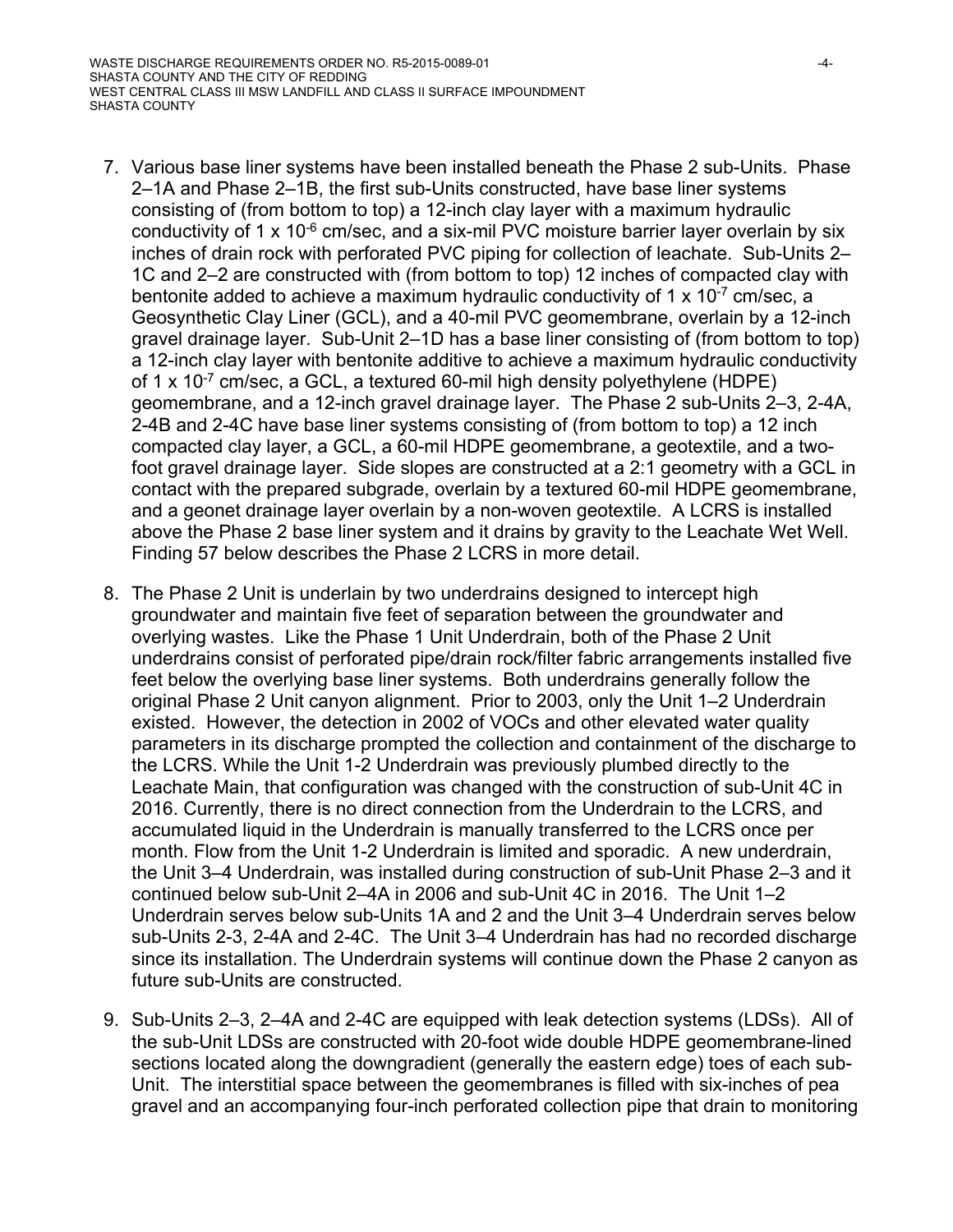points located beyond the Phase 2 Unit's eastern boundary in the same general area as the Phase 2 Unit underdrains described in Finding 8 above. The October 2014 *Report of Waste Discharge* (ROWD) describes the reason for choosing to locate the LDSs at the downgradient toes of sub-Units 2–3 and 2–4A is because these areas are subject to higher accumulations of leachate and it's also the location of the Leachate Main Line penetration, which is the area considered most at risk for leaks. Since their installation, two of the LDSs have had discharges containing pollutants associated with waste disposal activities. In 2006, during construction of sub-Unit 2-4A, a discharge from the sub-Unit 2-3 LDS was found to contain VOCs and other elevated water quality parameters. In 2013, a discharge with similar properties was observed from the sub-Unit 2-4A LDS. The discharge from both the sub-Unit 2-3 and 2- 4A LDSs is sporadic and minimal, so currently, the LDS is manually drained and conveyed to the Class II surface impoundments (Unit 3 and Unit 4) once per month.

- 10. The Class II surface impoundments (Units 3 and 4) used for storage and evaporation of leachate have different base liner systems. Unit 3 has a base liner system consisting of (from bottom to top) a two-foot thick clay layer with measured hydraulic conductivities in the mid to high  $10^{-7}$  cm/sec range, a geotextile, a geonet drainage layer, a second geotextile, and an 80-mil HDPE geomembrane. Unit 3 also has a leak detection system (LDS) comprised of a two-inch diameter perforated PVC pipe within a sand-filled trench wrapped with geotextile located along the central north-south axis of the impoundment, below the HDPE geomembrane and above the two-foot clay layer. Unit 4 has a base liner system consisting of (from bottom to top) a one foot thick clay layer (floor only), a geosynthetic clay liner (GCL), a 60 mil secondary geomembrane, a geonet (LCRS/LDS), and a 60 mil primary geomembrane. The Unit 4 LDS is comprised of a two-inch diameter perforated PVC pipe within a pea gravel sump wrapped with geotextile, located at the southeast corner of the impoundment, below the HDPE geomembrane and above the GCL. Any liquid that enters the geonet drainage layer would enter the LDS, which is connected to a collection sump located just east of the south end of Unit 3, and at the eastern edge of Unit 4. To date, no discharge has been detected in the Class II surface impoundment LDS sumps.
- 11. A landfill gas collection and control system (GCCS) was installed in summer 2011. The initial GCCS consisted of 25 vertical extraction wells, with 19 extraction wells installed in the Phase 2 Unit and six extraction wells installed in the Phase 1 Unit. The GCCS is connected to a 1,500 cubic foot/minute flare for destruction of landfill gas. An additional 18 vertical extraction wells were installed in 2014 in the Phase 2 Unit. Of the 18 new extraction wells, eight were installed within the existing GCCS well field to address methane migration outside of the Unit and to reduce VOC impacts observed in upgradient groundwater monitoring wells. The other 10 extraction wells were installed east of the existing well field into previously uncontrolled portions of the Phase 2 Unit and more recently placed waste. Condensate from the GCCS is pumped to a holding tank for temporary storage prior to destruction within the flare. The Discharger has also considered connecting the Phase 2 Unit LCRS to the GCCS to provide additional control and collection opportunities, but the elevation of the Leachate Main Line between the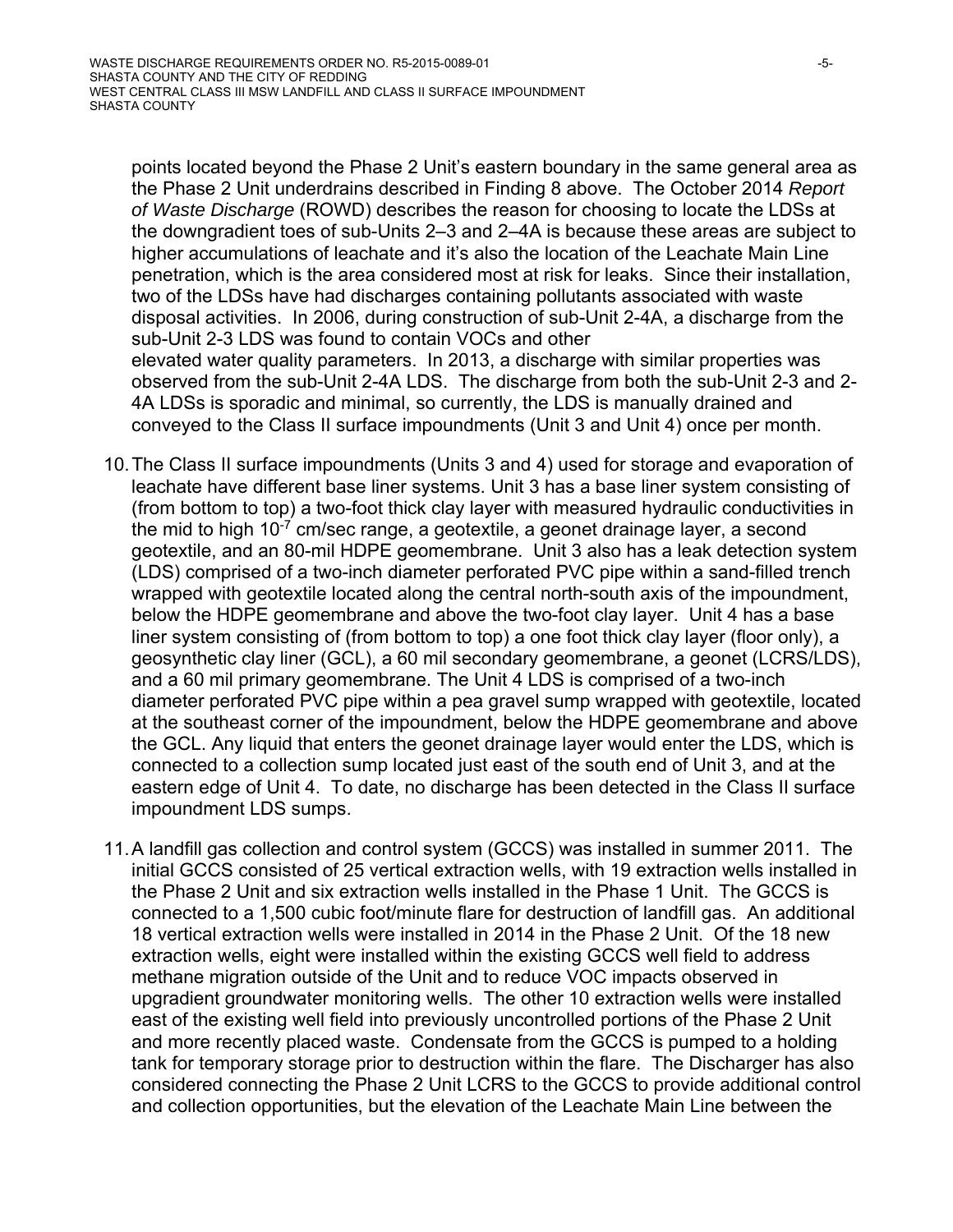Unit and the Leachate Wet Well may need to be lowered to ensure proper functioning of both systems. Fourteen perimeter landfill gas monitoring probes are installed at approximately 1,000 foot intervals outside of the waste footprint.

- 12. On 10 November 2014, the Discharger submitted an amended Report of Waste Discharge (ROWD) as part of the Joint Technical Document (JTD) for the landfill. The information in the ROWD/JTD has been used in revising these waste discharge requirements (WDRs). The ROWD contains the applicable information required in Title 27. The ROWD/JTD and supporting documents contain information related to this revision of the WDRs including a proposed schedule for completing partial final closure of the western half of the Phase 2 Unit as part of corrective action associated with groundwater impacts from landfill operations.
- 13. On 22 June 1990, the Central Valley Water Board issued Order No. 90-190 in which the landfill Unit in operation at the time was classified as a Class III Unit for the discharge of municipal solid waste (MSW). Additional Units have been constructed over time as landfill operations evolved, including the Phase 2 Unit which continues to receive MSW and the Class II surface impoundments (Unit 3) for the discharge of leachate. This Order continues to classify the landfill Units as Class III (Phase 2 Unit) and surface impoundments (Unit 3 and Unit 4) as Class II Units in accordance with Title 27.
- 14. On 9 October 1991, the United States Environmental Protection Agency (USEPA) promulgated federal MSW regulations under the Resource Conservation and Recovery Act (RCRA), Subtitle D. These regulations are under 40 Code of Federal Regulations, section 258, and are hereafter referred to as either "Subtitle D" in reference to the RCRA federal law that required the regulations or "40 C.F.R. section 258.XX". These regulations apply to all California Class II and Class III landfills that accept MSW. State Water Board Resolution 93-62 requires the Central Valley Water Board to implement in WDRs for MSW landfills the applicable provisions of the federal MSW regulations that are necessary to protect water quality, and in particular the containment provisions and the provisions that are either more stringent or that do not exist in Title 27.
- 15. This Order implements the applicable regulations for discharges of solid waste to land through Prohibitions, Specifications, Provisions, and monitoring and reporting requirements. Prohibitions, Specifications, and Provisions are listed in Sections A through H of these WDRs below, and in the Standard Provisions and Reporting Requirements (SPRRs) dated January 2012 which are part of this Order. Monitoring and reporting requirements are included in the Monitoring and Reporting Program (MRP) No. R5-2015-0089 and in the SPRRs. In general, requirements that are either in regulation or otherwise apply to all MSW landfills are considered to be "standard" and are therefore in the SPRRs. Any site-specific changes to a requirement in the SPRRs are included in the applicable section (A through H) of these WDRs, and the requirement in the WDRs supersedes the requirement in the SPRRs.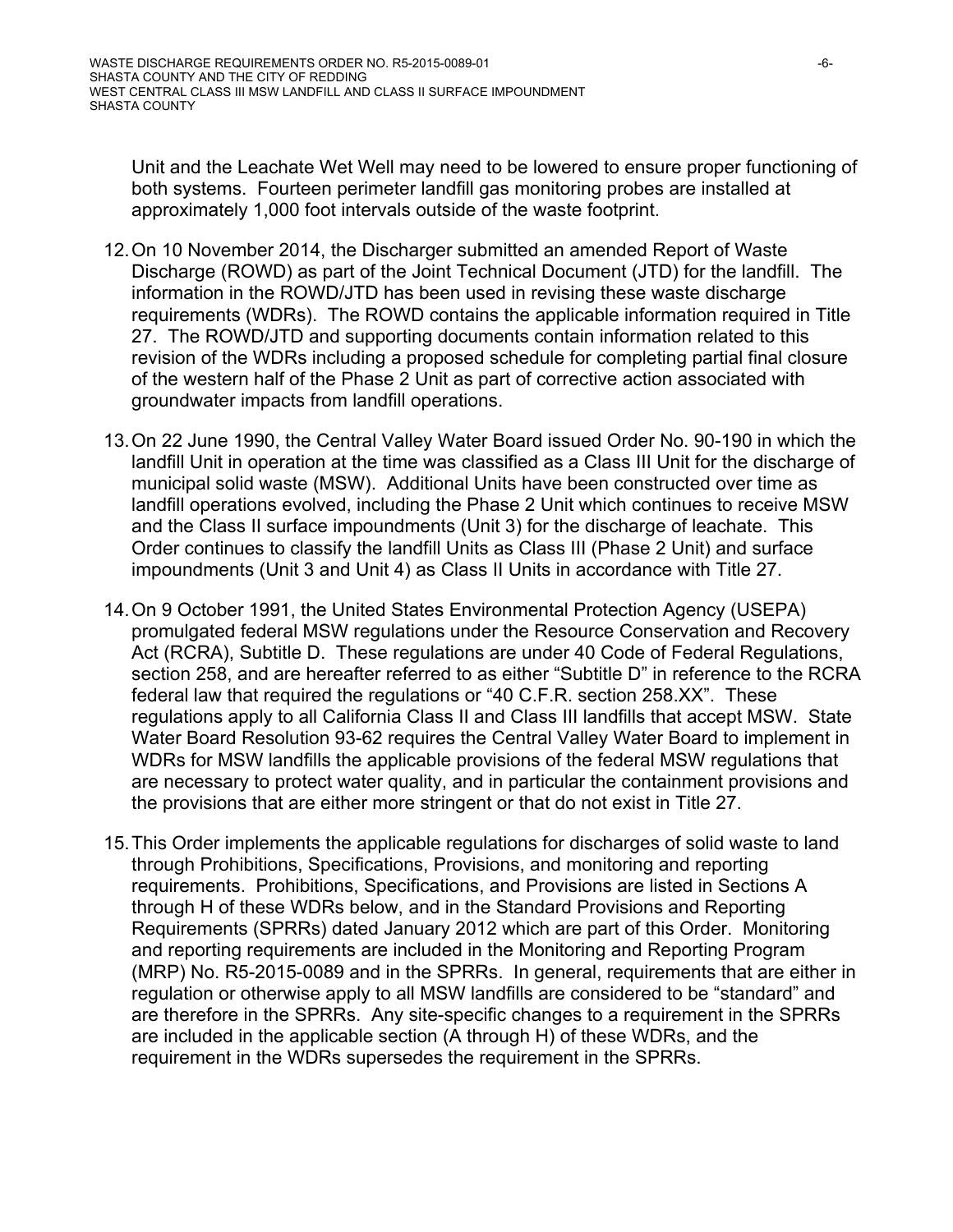16. Title 27 contains regulatory standards for discharges of solid waste promulgated by the State Water Board and the California Department of Resources Recovery and Recycling (CalRecycle). In certain instances, this Order cites CalRecycle regulatory sections. Title 27, section 20012 allows the Central Valley Water Board to cite CalRecycle regulations from Title 27 where necessary to protect water quality provided it does not duplicate or conflict with actions taken by the Local Enforcement Agency in charge of implementing CalRecycle's regulations.

# **WASTE CLASSIFICATION AND UNIT CLASSIFICATION**

- 17. The Discharger proposes to continue to discharge nonhazardous solid waste, including municipal solid waste, commercial solid waste, agricultural solid waste, non-hazardous industrial solid waste, construction and demolition waste, dewatered sewage and water treatment sludge, non-hazardous incinerator ash, non-friable asbestos, treated medical waste, animal carcasses, dewatered septage sludge, treated wood waste, and inert wastes to lined Class III landfill Units at the facility. Leachate will continue to be discharged to the Class II surface impoundments (Unit 3 and Unit 4). These classified wastes may be discharged only in accordance with Title 27, Resolution 93-62, and Subtitle D as required by this Order.
- 18. Active landfill sub-units in the Phase 2 Unit of the facility with pre-Subtitle D liner systems may continue to accept waste in the "Existing Footprint" until ready for closure unless waste receipts do not meet the timeframes and amounts in Title 27, section 21110, or they are required to close sooner to address environmental impacts or other regulatory concerns. The "Existing Footprint" as defined in Title 27, section 20164 is the area that was covered by waste as of the date that the landfill unit became subject to Subtitle D.
- 19. The Discharger proposes to continue to discharge treated wood waste in the compositelined units at the landfill. Title 22 defines "treated wood" to mean wood that has been treated with a chemical preservative for purposes of protecting the wood against attacks from insects, microorganisms, fungi, and other environmental conditions that can lead to decay of the wood and the chemical preservative is registered pursuant to the Federal Insecticide, Fungicide, and Rodenticide Act (FIFRA - 7 U.S.C. Sec. 136 and following). This may include but is not limited to waste wood that has been treated with chromated copper arsenate (CCA), pentachlorophenol, creosote, acid copper chromate (ACC), ammoniacal copper arsenate (ACA), ammoniacal copper zinc arsenate (ACZA), or chromated zinc chloride (CZC).
- 20. Title 22, section 67386.11 allows treated wood waste to be discharged to a compositelined portion of a MSW landfill that is regulated by WDRs issued pursuant to the Water Code provided that the landfill owner/operator:
	- a. Comply with the prohibitions in Title 22, section 67386.3, which are: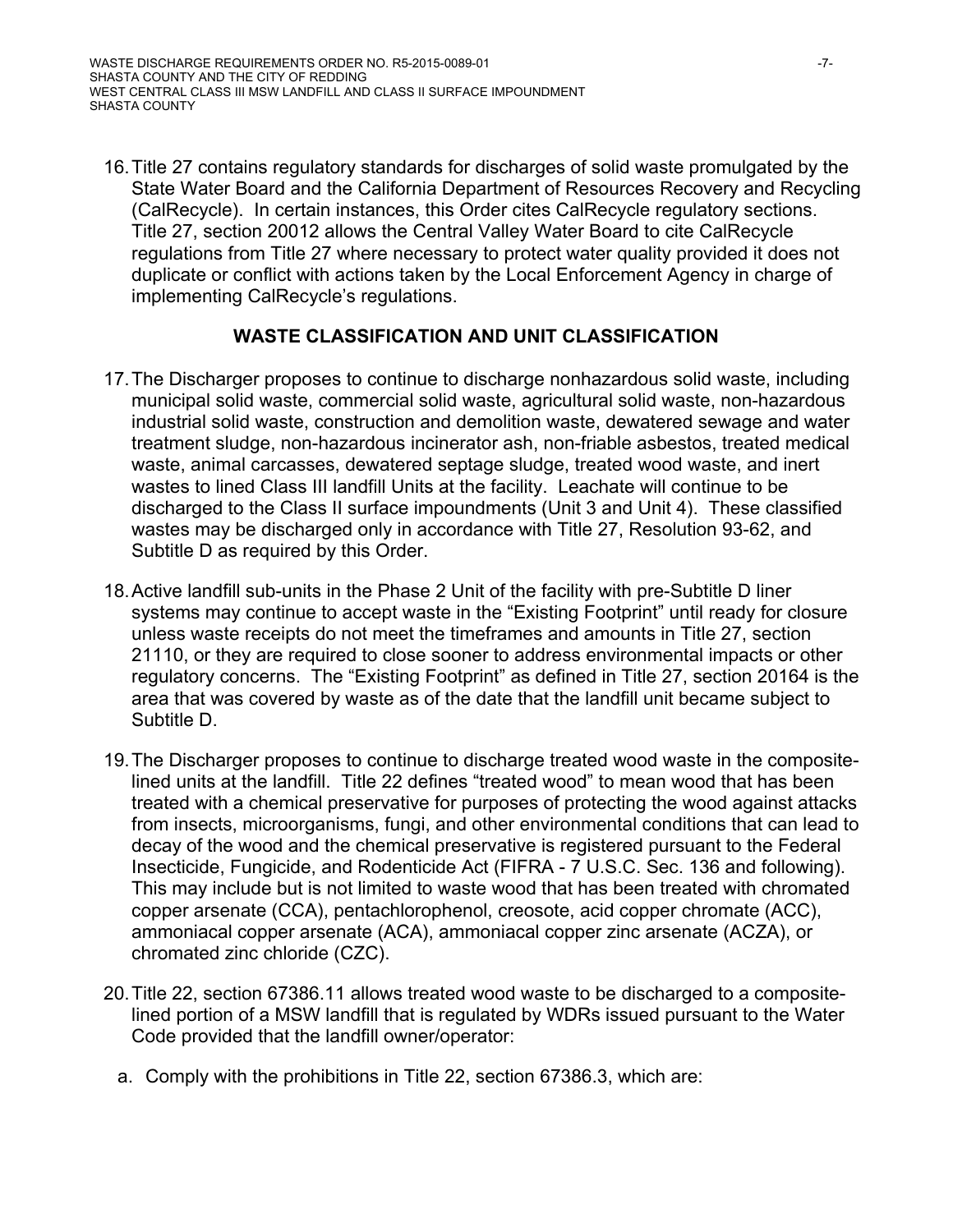- i. Treated wood waste shall not be burned, scavenged, commingled with other waste prior to disposal, stored in contact with the ground, recycled with or without treatment (except as in iii, below), treated except in compliance with Title 22, section 67386.10, or disposed to land except in compliance with Title 22, section 67386.11.
- ii. Any label or mark that identifies the wood waste as treated wood waste shall not be intentionally removed, defaced, or destroyed prior to disposal.
- iii. Treated wood waste may be recycled only by reuse when all of the following apply:
	- (1) Reuse is on-site.
	- (2) Reuse is consistent with FIFRA approved use of the preservative.
	- (3) Prior to reuse, treated wood waste is handled in compliance with Title 22, division 4.5, chapter 34.
- b. Ensure treated wood waste is managed at the landfill according to Title 22, division 4.5, chapter 34 prior to disposal.
- c. Monitor the landfill for a release, and if a verified release is detected from the unit where treated wood is discharged, then the disposal of treated wood will be terminated at the unit with the verified release until corrective action ceases the release.
- d. Handle treated wood waste in a manner consistent with the applicable sections of the California Occupational Safety and Health Act of 1973.
- 21. Since a verified release of waste is ongoing and impacting water quality in the vicinity of the landfill, these WDRs require the Discharger to cease accepting treated wood waste for disposal until such time that corrective actions result in cessation of the release, in accordance with California Health and Safety Code section 25150.7(d)(2)(C).
- 22. On two known occasions, the Discharger accepted wastes with constituents in excess of federal and/or state hazardous waste criteria:
	- a. In 1991, West Central Landfill received prior approval from the Central Valley Water Board, the California Department of Toxic Substances Control, and the solid waste Local Enforcement Agency (LEA) before accepting approximately 4,500 tons of dried septage sludge from Shasta County's Redding Regional Septage Impoundments. The sludge had soluble lead (CAS 7439-92-1) concentrations in excess of the 5 mg/L Soluble Threshold Limit Concentration. It was believed that the elevated lead concentrations resulted from illegal disposal of commercial car wash waste at the septage facility.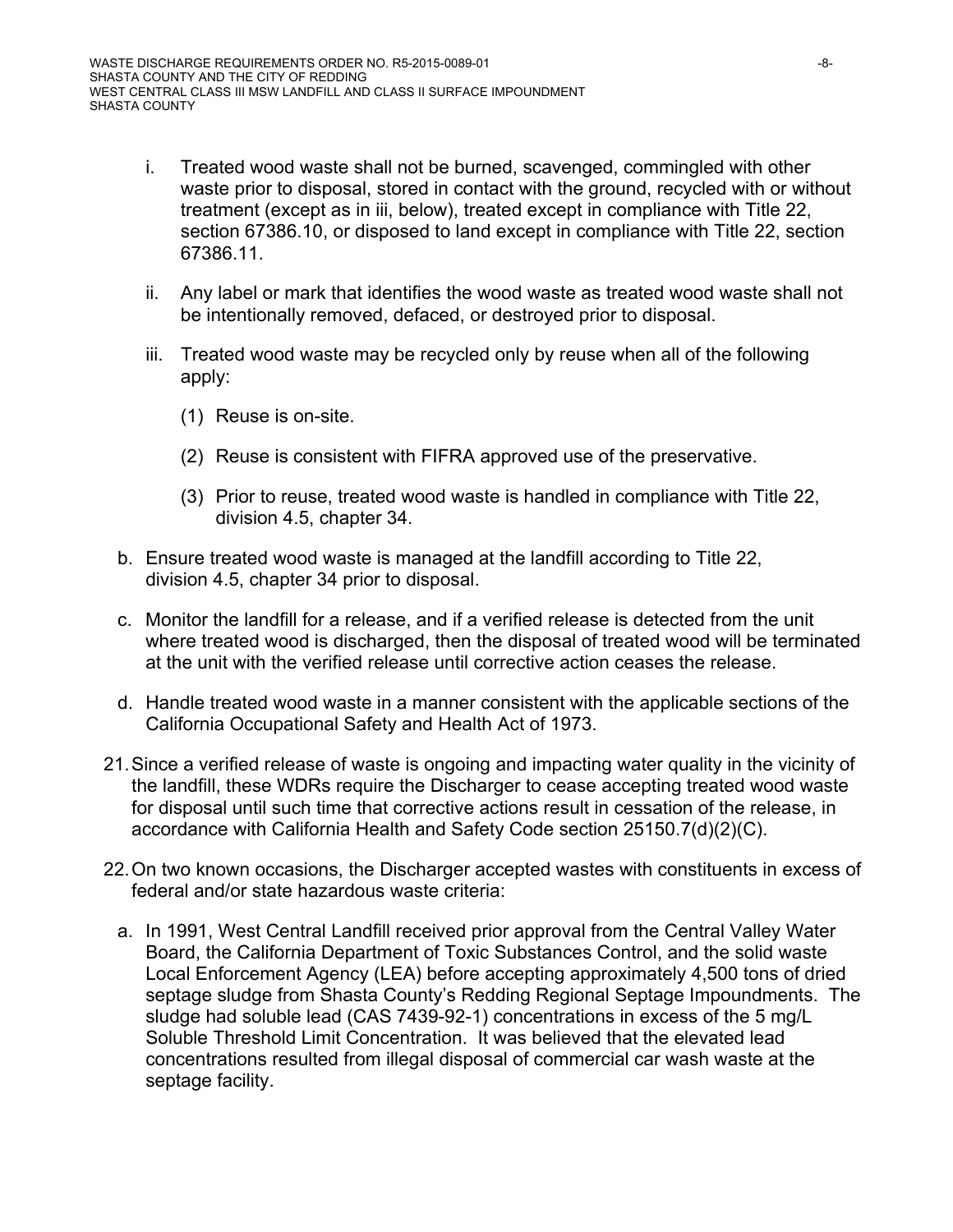- b. In 2011, West Central Landfill disposed of approximately 4,200 tons of shredder waste from a local automobile and appliance recycler in sub-Unit 2–4A. The shredder waste was not characterized for hazardous constituents prior to disposal. Post-disposal analysis of the buried waste, conducted in cooperation with Central Valley Water Board staff, found that the waste contained total concentrations of zinc (CAS 7440-66- 6) in excess of the Total Threshold Limit Concentration and soluble concentrations of lead (CAS 7439-92-1), cadmium (CAS 7440-043-9), and zinc in excess of the respective Soluble Threshold Limit Concentrations. No variance was received from regulatory agencies prior to acceptance of this material for disposal. Further analysis performed on a stockpile of the shredder waste still on-site (which was not disposed at the landfill) found total concentrations of lead, chromium (CAS 7440-47-3), nickel (CAS 7440-01-0), and zinc in excess of the respective Total Threshold Limit Concentrations and soluble concentrations of cadmium, lead, and zinc in excess of the respective Soluble Threshold Limit Concentrations.
- 23. Title 27, section 20690 allows the use of alternative daily cover (ADC) at MSW landfills upon approval by the LEA and concurrence from CalRecycle. Title 27, section 20705 provides the Water Board's regulations for all daily and intermediate cover including that it shall minimize the percolation of liquids through waste and that the cover shall consist of materials that meet the landfill unit classification (Class II or Class III). The regulations also require that for non-composite lined portions of the landfill, any contaminants in the daily or intermediate cover are mobilized only at concentrations that would not adversely affect beneficial uses of waters of the state in the event of a release. For composite-lined portions of the landfill, the regulations require that constituents and breakdown products in the cover material be listed in the water quality protection standard.
- 24. The Discharger uses the following materials for ADC:
	- a. Geosynthetic tarps are the most common form of ADC used at the landfill. West Central Landfill has the capability to deploy two 40-foot x 100-foot tarps using an automatic tarping machine attached to a dozer. Tarps are used in all weather conditions, and a 2009 approval from the LEA allows the use of tarps in excess of the 24-hour time frame prescribed in Title 27, section 20690(b)(1). The extended time use approval is for the period from close of operations at 4:30 p.m. on Saturday to the resumption of operations on Monday at 7:00 a.m.
	- b. Processed green waste is used as ADC, but less often than tarps. Use of green waste as ADC occurs only when there is excess material generated at the City of Redding's composting operation. This material is collected under the City's green waste collection program and is ground to a size of six-inches or smaller at the composting operation and then transported to the landfill for use as ADC. The processed green waste can only be used as ADC during dry weather. The processed green waste ADC is placed so that there are no gaps or voids in coverage and so that the final thickness is six to 12-inches.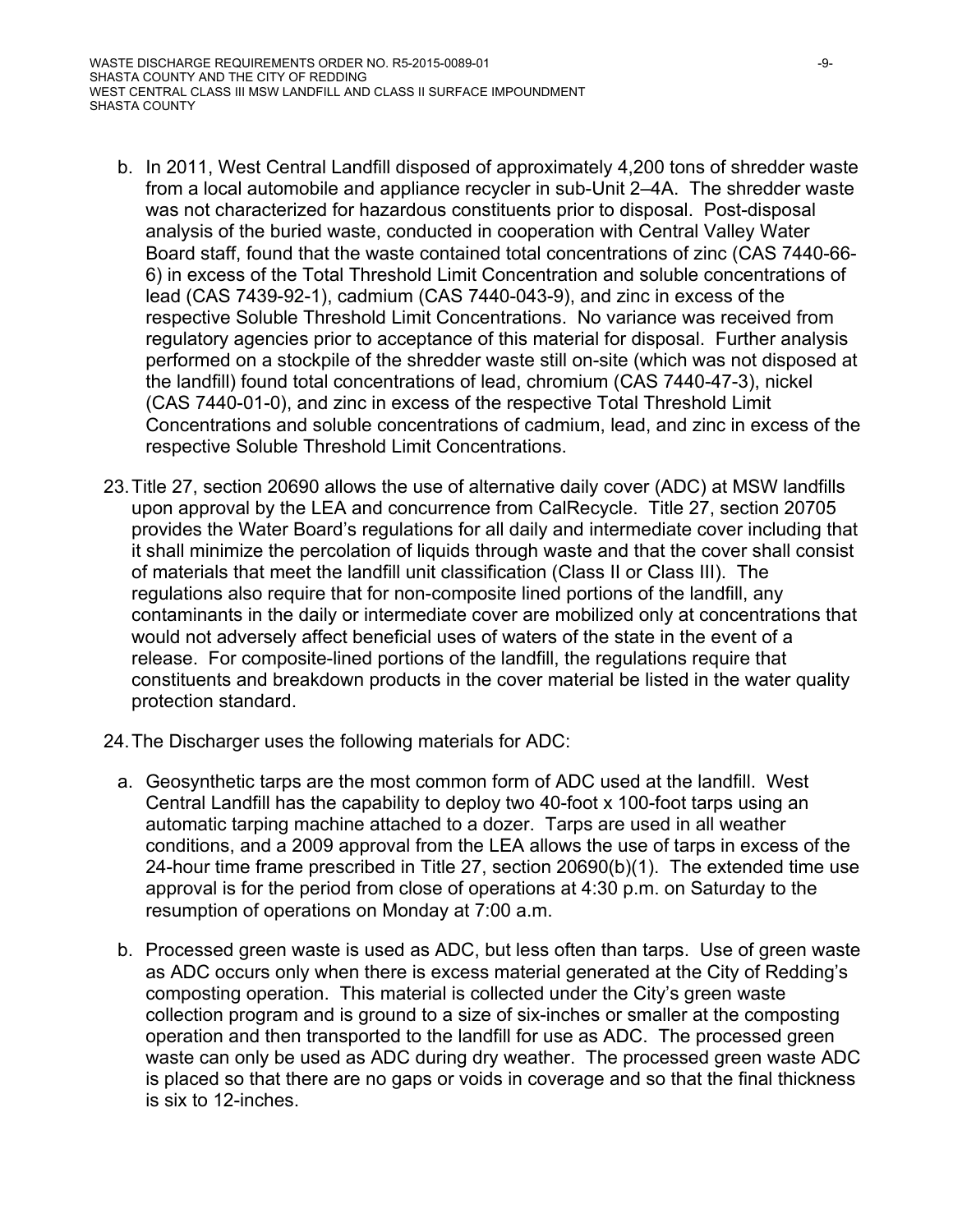- c. Wastewater treatment sludge is occasionally used as ADC, but only during dry weather conditions and after laboratory analysis of the material shows that the sludge is non-hazardous and non-designated waste. To use, the sludge must be sufficiently dry to form a compacted mass at least 12-inches thick.
- 25. The use of geosynthetic tarps for ADC as described in Finding 24(a) above is sufficient to minimize percolation of liquids through waste. The use of processed green waste and wastewater treatment sludge for ADC as described in Findings 24(b) and (c) above is limited to use during dry weather conditions only. No additional demonstration to show compliance with Title 27, section 20705 is necessary under these conditions. The use of these three ADCs is allowed as regulated by these WDRs.
- 26. Landfills propose new ADC materials regularly in order to preserve landfill air space and to beneficially reuse waste materials. Title 27, section 20686 includes regulations for beneficial reuse, including use of ADC. Approval of ADC is primarily handled by the LEA and CalRecycle under Title 27, section 20690. This Order allows any ADC proposed for use at the facility after the adoption of this Order to be approved by Central Valley Water Board staff provided the Discharger has demonstrated it meets the requirements in Title 27, section 20705. The approved ADC materials should then be listed in the facility's WDRs during the next regular update or revision with information about the Discharger's demonstration. This Order also includes a requirement that ADC only be used in internal areas of the landfill unless the Discharger demonstrates that runoff from the particular ADC is not a threat to surface water quality. The demonstration can take sedimentation basins into account.

### **SITE DESCRIPTION**

- 27. West Central Landfill is located near the western edge of the northern Sacramento Valley in a location where the land changes from relatively flat east of the landfill to hilly ground west of the landfill. Topography at the site ranges from 850 to 1,100 feet above mean sea level (MSL). The terrain consists primarily of broad, gently sloping, easttrending ridges separated by intermittent drainages that flow generally easterly toward Dry Creek, the closest receiving water to the Units located approximately 3,375 feet away. Native slopes range from less than five percent in the valley bottoms to as steep as 2-to-1 (horizontal to vertical) on the side slopes of hills. Several drainages on the landfill property transmit storm water easterly toward Dry Creek. A series of storm water detention ponds have been constructed in the drainage located directly east of the Phase 2 Unit and south of the older Phase 1 Unit. Several mapped springs exist within one mile of the landfill, about 4,000 feet to the northwest.
- 28. In general, land use within one mile of the facility is rural residential and agricultural. Specifically, land use to the north is zoned Unclassified (U), Limited Residential (L-R), Rural Residential (R-R), and Exclusive Agricultural-Agricultural Preserve (EA-AP), land use to the west is zoned Unclassified, Exclusive Agricultural-Agricultural Preserve, and Limited Residential (L-R), land use to the south is zoned Exclusive Agricultural-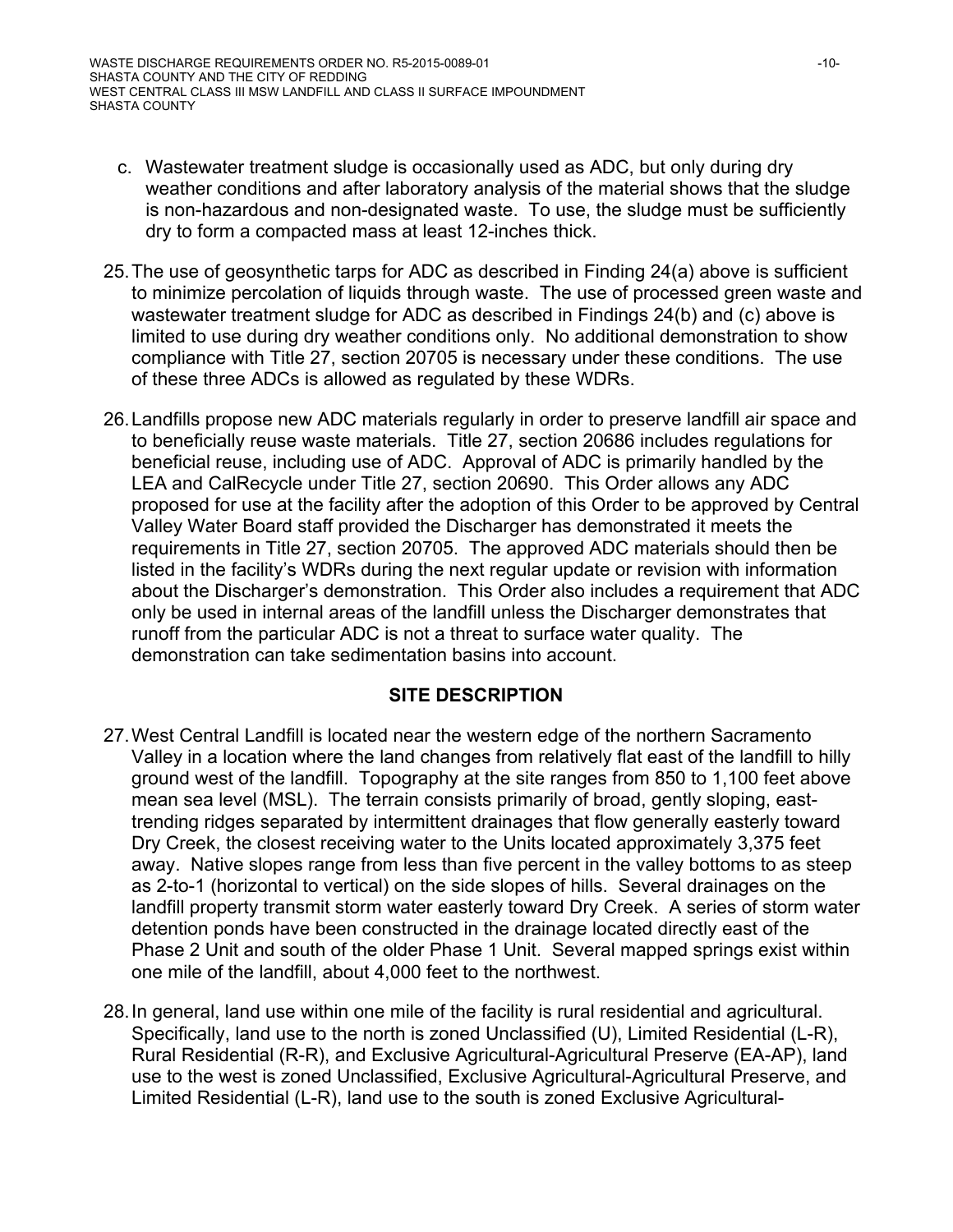Agricultural Preserve and Limited Agriculture (A-1), and land use to the east is zoned Unclassified, Limited Residential, Limited Agriculture, and Open Space (OS).

- 29. The landfill itself, the Veterans Cemetery to the west, and part of Cloverdale Road to the east of the landfill property are served by the Clear Creek Community Services District for water service. Areas to the north, west, and south of the landfill are generally served by individual water wells. The Discharger has identified 121 water wells within one mile of the landfill. Of these, 63 are identified as domestic water supply wells, one is a public water supply well, two are identified as irrigation wells, and one is identified as a test well. Usage of the other wells identified during the search is unknown.
- 30. West Central Landfill is located near the western edge of the Central Valley Geologic Province, near its contact with the Klamath Mountain Geologic Province. Geologic units mapped at the surface of the site and surrounding area include, from youngest to oldest, recent alluvium and dredge tailings, the Pleistocene-aged Red Bluff Formation, and the Pliocene-aged Tehama Formation. The Cretaceous-aged Chico Formation occurs at depth beneath the site, and outcrops within a mile west of the landfill. Older granitics, meta-volcanics (Copley greenstone), and meta-sediments outcrop in the Klamath Mountain Geologic Province northwest of the landfill.
- 31. The Chico Formation consists of well-consolidated to cemented, interbedded sandstone and shale. Overlying the Chico Formation is the Tehama Formation, which consists of fluvial deposits of clayey and silty sandstone with lenses of pebble and cobble conglomerates. The Tehama Formation comprises the sides and bottoms of canyons, and it's the principal water-bearing formation in the area. Overlying the Tehama Formation is the Red Bluff Formation, which consists of a thin veneer on the ridge tops in the vicinity of the landfill, and its similar in composition and depositional history to the Tehama Formation. The Red Bluff Formation is composed of poorly sorted gravel and cobble deposits in a reddish-brown sand and clay matrix.
- 32. In general, onsite soils consist of sandy clays and silts with gravel, and following the Unified Soil Classification System, these soils typically fall within either the ML, SM, SC, GM, or GC classifications. Soils in these classifications generally provide fair to good bearing capacity with undisturbed permeabilities ranging from 1 x 10<sup>-5</sup> to 1 x 10<sup>-6</sup> cm/sec. Onsite soils have been used, in both natural and bentonite amended states, to construct clay liners beneath Units, successfully achieving permeabilities of 1  $\times$  10<sup>-7</sup> cm/sec or less.
- 33. West Central Landfill is situated in the southwestern part of the Redding Groundwater Basin, a sub-basin of the Sacramento Valley Groundwater Basin. The geologic units found in the Redding Groundwater Basin include recent alluvium and dredge tailings at the surface, the Red Bluff Formation, the Tehama Formation, and at depth, the Chico Formation. The Chico Formation produces saline water in most areas of the Redding Groundwater Basin. The saline water is a relic of the marine environment in which the unit was deposited. The Red Bluff Formation and the Tehama Formation have similar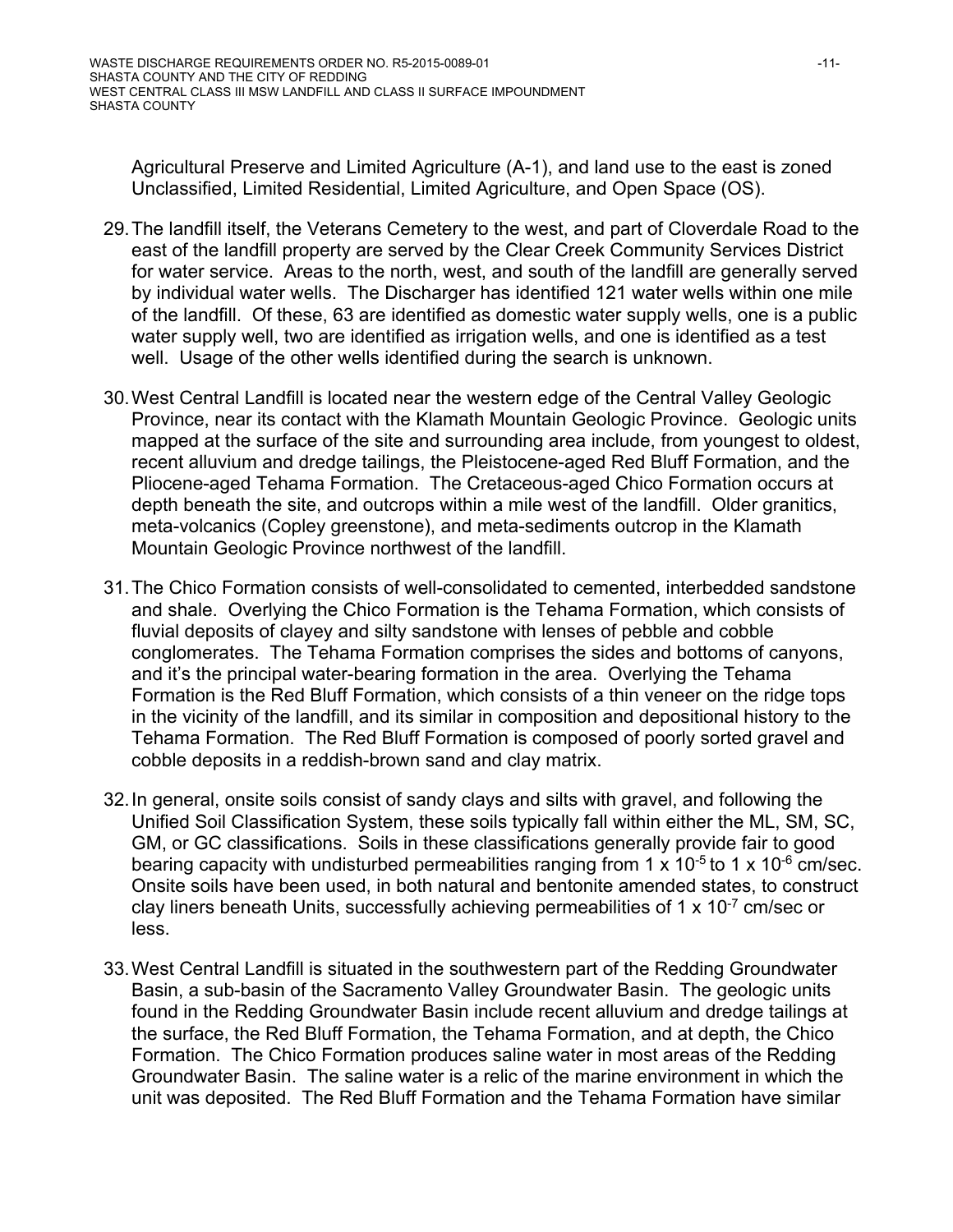water-bearing characteristics, and for these WDRs, are treated as a single hydrogeologic unit, referred to as the Red Bluff-Tehama Group.

- 34. The stratigraphy and water-bearing characteristics of the Red Bluff-Tehama Group consists of permeable lenses that are separated from other permeable zones by lower permeability deposits. CH2M Hill reported the aquifer transmissivity and permeability of the Red Bluff-Tehama Group to be 95 to 337 gallons per day per foot, or 0.15 to 0.5 feet/day.
- 35. The closest significant fault to West Central Landfill is the Battle Creek Fault, a Quaternary-age, east-west trending normal fault located approximately 15 miles to the southeast. The last known major movement on this fault appears to have been over 400,000 years ago. The maximum credible earthquake (MCE) on the Battle Creek Fault is estimated to be a Richter magnitude of 6.0 to 6.5. This fault is not classified as active, but it is considered potentially active because it displaces rock younger than 1.6 million years old. The landfill is not located in or within 200 feet of a Holocene age fault or an Alquist-Priolo Earthquake Special Study Zone. The nearest Alquist-Priolo Earthquake Special Study Zone is the Hat Creek Fault Zone, located in eastern Shasta County approximately 60 miles northeast of the landfill. According to the Caltrans California Seismic Hazard Map, West Central Landfill has a 10% probability of experiencing a peak ground acceleration of approximately 0.15 g in the next 50 years, based on an MCE of 6.5 magnitude predicted for the Battle Creek Fault. The California Geologic Survey Probabilistic Seismic Hazards Assessment Ground Motion Page predicts a 10% probability of experiencing a peak ground acceleration of 0.21 g.
- 36. The facility receives an average of 39 inches of precipitation per year (measured at Redding Fire Station No. 2) as provided by the California Department of Water Resources *Rainfall Analysis for Drainage Design, Volume II, Long Duration Precipitation Frequency Data, Bulletin* 195, October 1976. Nearly all precipitation occurs as rainfall during the wet weather season (November through March). The average unadjusted evaporation rate at the site is approximately 79 inches per year as provided by the California Department of Water Resources *Evaporation from Water Surfaces in California, Bulletin 73-*70, November 1979. Applying a 0.7 pan evaporation coefficient yields an applied evaporation rate of 55 inches per year.
- 37. The 100-year, 24-hour precipitation event for the facility is estimated to be 7.91 inches, based on National Oceanic and Atmospheric Administration (NOAA) Atlas 14 Point Precipitation Frequency Estimates, as interpolated for the site.
- 38. The 1,000-year, 24-hour precipitation event for the facility is estimated to be 10.2 inches, based on National Oceanic and Atmospheric Administration (NOAA) Atlas 14 Point Precipitation Frequency Estimates, as interpolated for the site.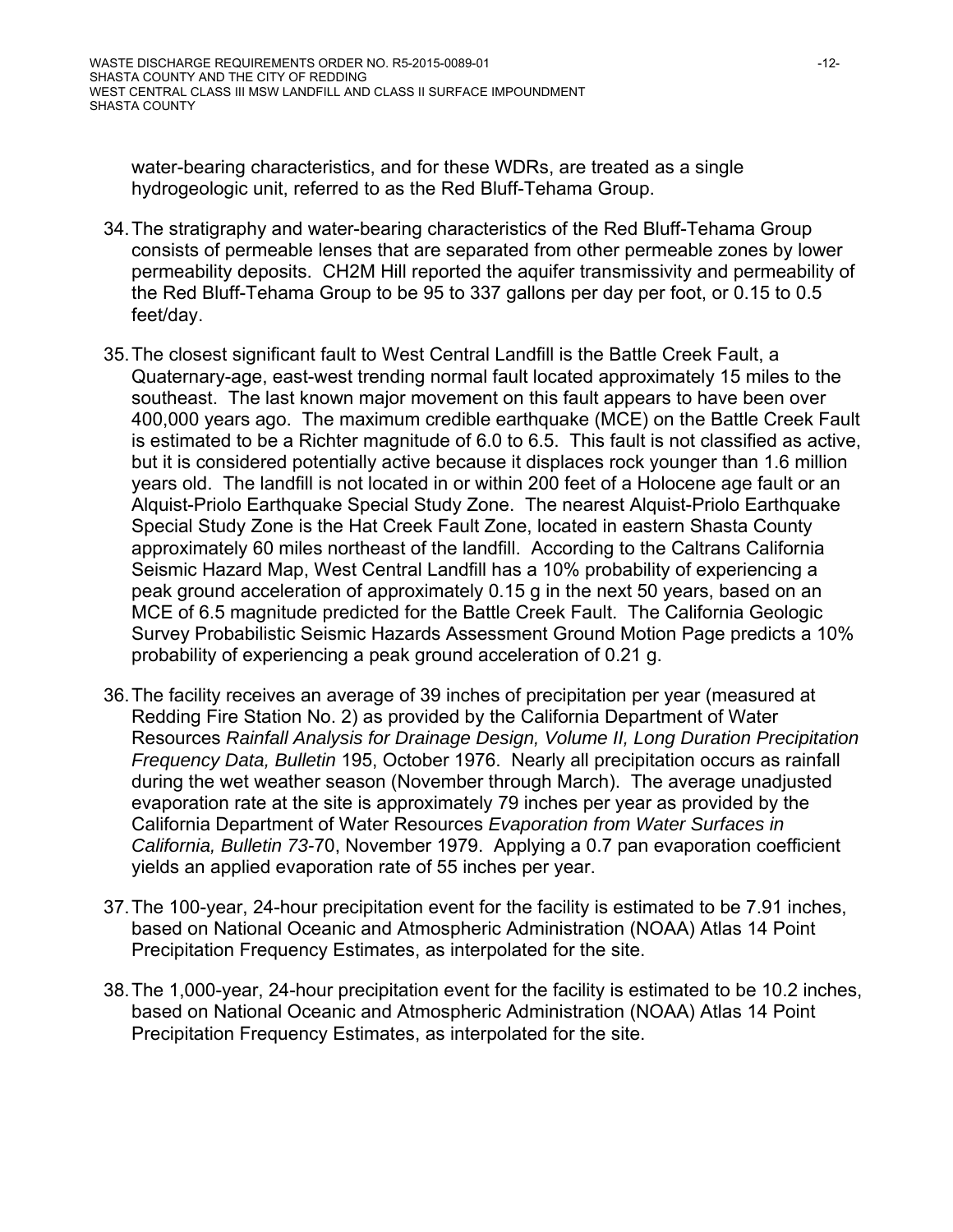39. The waste management facility is not within a 100-year flood plain based on the Federal Emergency Management Agency's (FEMA) Flood Insurance Rate Map, Community-Panel Number 0600570350B.

## **SURFACE WATER AND GROUNDWATER CONDITIONS**

- 40. The *Water Quality Control Plan for Sacramento and San Joaquin River Basins, Fourth Edition* (hereafter Basin Plan), designates beneficial uses, establishes water quality objectives, and contains implementation plans and policies for all waters of the Basin.
- 41. Surface water drainage from the site is toward Dry Creek, a tributary of Cottonwood Creek, in the Redding Enterprise Flat Hydrologic Area (508.10) of the Sacramento Hydrologic Basin.
- 42. The designated beneficial uses of Cottonwood Creek, as specified in the Basin Plan, are municipal and domestic supply; agricultural supply; water contact recreation; non-contact water recreation; warm fresh water habitat; cold freshwater habitat; cold water migration of aquatic organisms; spawning, reproduction, and/or early development; and wildlife habitat.
- 43. The first encountered groundwater ranges from about 80 feet below ridge tops to three feet below the native ground surface in the canyon bottoms. Artesian groundwater conditions have been observed in the canyon hydraulically downgradient of the landfill Units. Groundwater elevations range from about 990 feet MSL hydraulically upgradient of the Units to about 917 feet MSL hydraulically downgradient of the Units.
- 44. Monitoring data from well MW-19 indicates that background groundwater quality for first encountered groundwater has electrical conductivity (EC) ranging between 178 and 192 micromhos/cm, with total dissolved solids (TDS) ranging between 105 and 125 milligrams per liter (mg/L).
- 45. The direction of groundwater flow is generally toward the east and southeast of the landfill. The estimated average groundwater velocity is 30 feet per year.
- 46. The designated beneficial uses of the groundwater, as specified in the Basin Plan, are domestic and municipal water supply, agricultural supply, industrial service supply, and industrial process supply.

### **GROUNDWATER MONITORING**

47. The current groundwater monitoring network for the landfill consists of 10 monitoring wells installed in various locations around the Phase 1 and Phase 2 Units. Wells MW-12 and MW-19 are background monitoring wells located on the west side of the Phase 2 Unit, wells MW-2, MW-6A, MW-6B, MW-9, MW-10, and MW-20 are compliance wells located hydraulically downgradient of the Units, and wells MW-17 and MW-18 are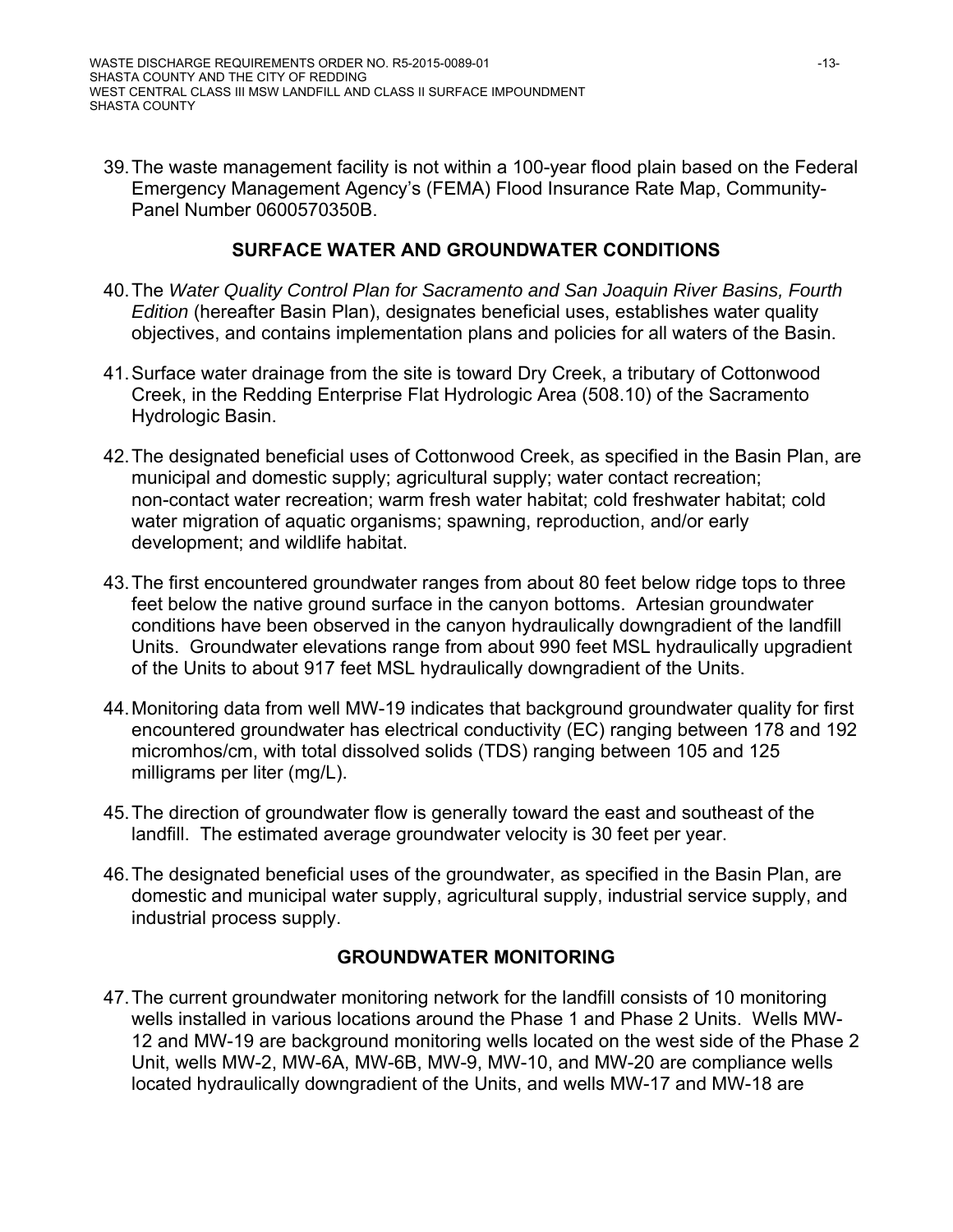crossgradient of the Phase 2 Unit on the south and north sides, respectively, as shown on Attachment C. Groundwater monitoring well details are listed in the table below:

| Well No.     | Casing   | <b>Total Depth</b> | <b>Screen Interval</b> | <b>Well Type</b> |
|--------------|----------|--------------------|------------------------|------------------|
| $MW-2$       | 2" PVC   | 50 ft bgs          | 22 to 50 ft bgs        | Compliance       |
| MW-6A        | 6" Steel | 19 ft bgs          | 13 to 19 ft bgs        | Compliance       |
| MW-6B        | 4" PVC   | 45 ft bgs          | 19 to 39 ft bgs        | Compliance       |
| $MW-9$       | 4" PVC   | 120 ft bgs         | 95 to 115 ft bgs       | Compliance       |
| $MW-10$      | 4" PVC   | 40 ft bgs          | 20 to 40 ft bgs        | Compliance       |
| $MW-12$      | 4" PVC   | 130 ft bgs         | 100 to 130 ft bgs      | Background       |
| Well No.     | Casing   | <b>Total Depth</b> | <b>Screen Interval</b> | <b>Well Type</b> |
| <b>MW-17</b> | 4" PVC   | 160 ft bgs         | 135 to 160 ft bgs      | Compliance       |
| <b>MW-18</b> | 4" PVC   | 120 ft bgs         | 100 to 120 ft bgs      | Compliance       |
| <b>MW-19</b> | 4" PVC   | 90 ft bgs          | 60 to 90 ft bgs        | Background       |
| <b>MW-20</b> | 4" PVC   | 40 ft bgs          | 25 to 40 ft bgs        | Compliance       |

ft bgs = feet below ground surface

- 48. Former groundwater monitoring wells MW-1, MW-3, MW-4, MW5A, MW-7, MW-8S, MW-8D, MW-11, and MW-16 were once utilized in the detection monitoring program, but have subsequently been abandoned/destroyed during the operational history of the landfill. Well MW-20 may need to be abandoned during construction of sub-Unit 2-4C in 2015. If well MW-20 is required to be abandoned, then a new well (MW-21) will be installed near the point of compliance for sub-Unit 2-4C.
- 49. At the time this Order was adopted, the Discharger's monitoring program for groundwater at the landfill satisfied the requirements contained in Title 27.
- 50. Volatile organic compounds (VOCs) are often detected in a release from a MSW landfill and are often associated with releases of landfill gas rather than leachate. Since volatile organic compounds are not naturally occurring and thus have no background value, they are not amenable to the statistical analysis procedures contained in Title 27 for the determination of a release of waste from a landfill Unit. Title 27, sections 20415(e)(8) and (9) allows the use of a non-statistical evaluation of monitoring data that will provide the best assurance of the earliest possible detection of a release from a landfill Unit in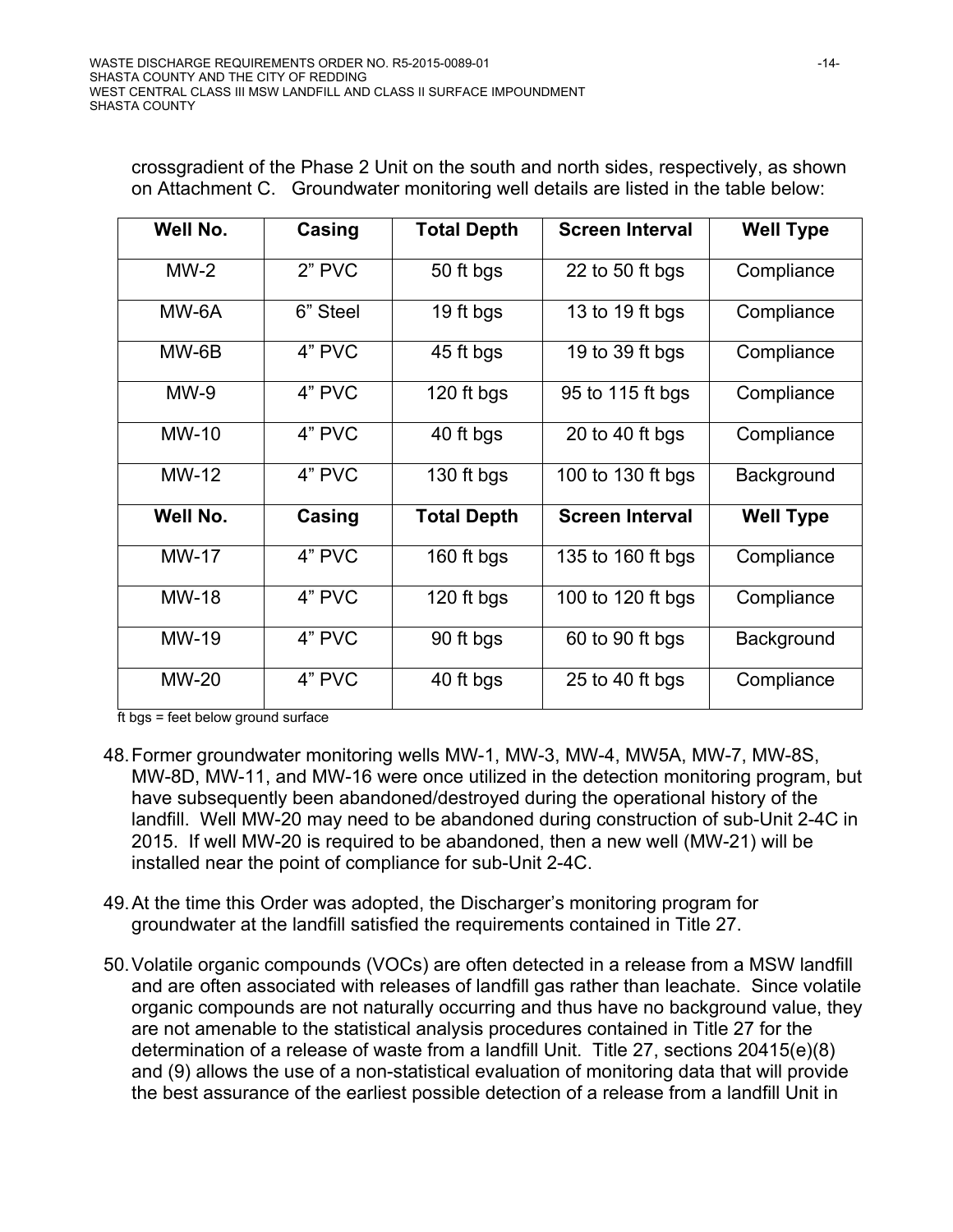accordance with Title 27, sections 20415(b)(1)(B)2-4. However, Title 27 does not specify a specific method for non-statistical evaluation of monitoring data.

- 51. The Central Valley Water Board may specify a non-statistical data analysis method pursuant to Title 27, section 20080(a)(1). Water Code section 13360(a)(1) allows the Central Valley Water Board to specify requirements to protect groundwater or surface waters from leakage from a solid waste site, which includes a method to provide the best assurance of determining the earliest possible detection of a release.
- 52. In order to provide the best assurance of the earliest possible detection of a release of non-naturally occurring waste constituents from a landfill Unit, the SPRRs specify a nonstatistical method for the evaluation of monitoring data for non-naturally occurring compounds. The specified non-statistical method for evaluation of monitoring data provides two criteria (or triggers) for making the determination that there has been a release of non-naturally occurring waste constituents from a landfill Unit. The presence of two non-naturally occurring waste constituents above their respective method detection limit (MDL), or one non-naturally occurring waste constituent detected above its practical quantitation limit (PQL) [a.k.a. laboratory reporting limit (RL)], indicates that a release of waste from a Unit has occurred. Following an indication of a release, verification testing must be conducted to determine whether there has been a release from the landfill Unit or the detection was a false detection. The detection of two nonnaturally occurring waste constituents above the MDL as a trigger is appropriate due to the higher risk of false-positive analytical results and the corresponding increase in sampling and analytical expenses from the use of one non-naturally occurring waste constituent above its MDL as a trigger.
- 53. For a naturally occurring constituent of concern, Title 27 requires concentration limits for each constituent of concern be determined as follows:
	- a. By calculation in accordance with a statistical method pursuant to Title 27, section 20415(e)(8); or
	- b. By an alternate statistical method meeting the requirements of Title 27, section 20415(e)(8)(E).
- 54. The Discharger submitted a 5 May 2016 Water Quality Protection Standard (WQPS) report proposing statistical data analysis methods to calculate concentration limits for each monitored constituent in accordance with Title 27. The WQPS report used intrawell data analysis to calculate concentration limits for inorganic constituents. For organic constituents, the laboratory reporting limit is used for the concentration limit.

# **CONTACT WATER AND LEACHATE MANAGEMENT**

55. Contact water (storm water that mixes with waste at the active face) control begins at the working face where earthen berms segregate contact water from storm water. The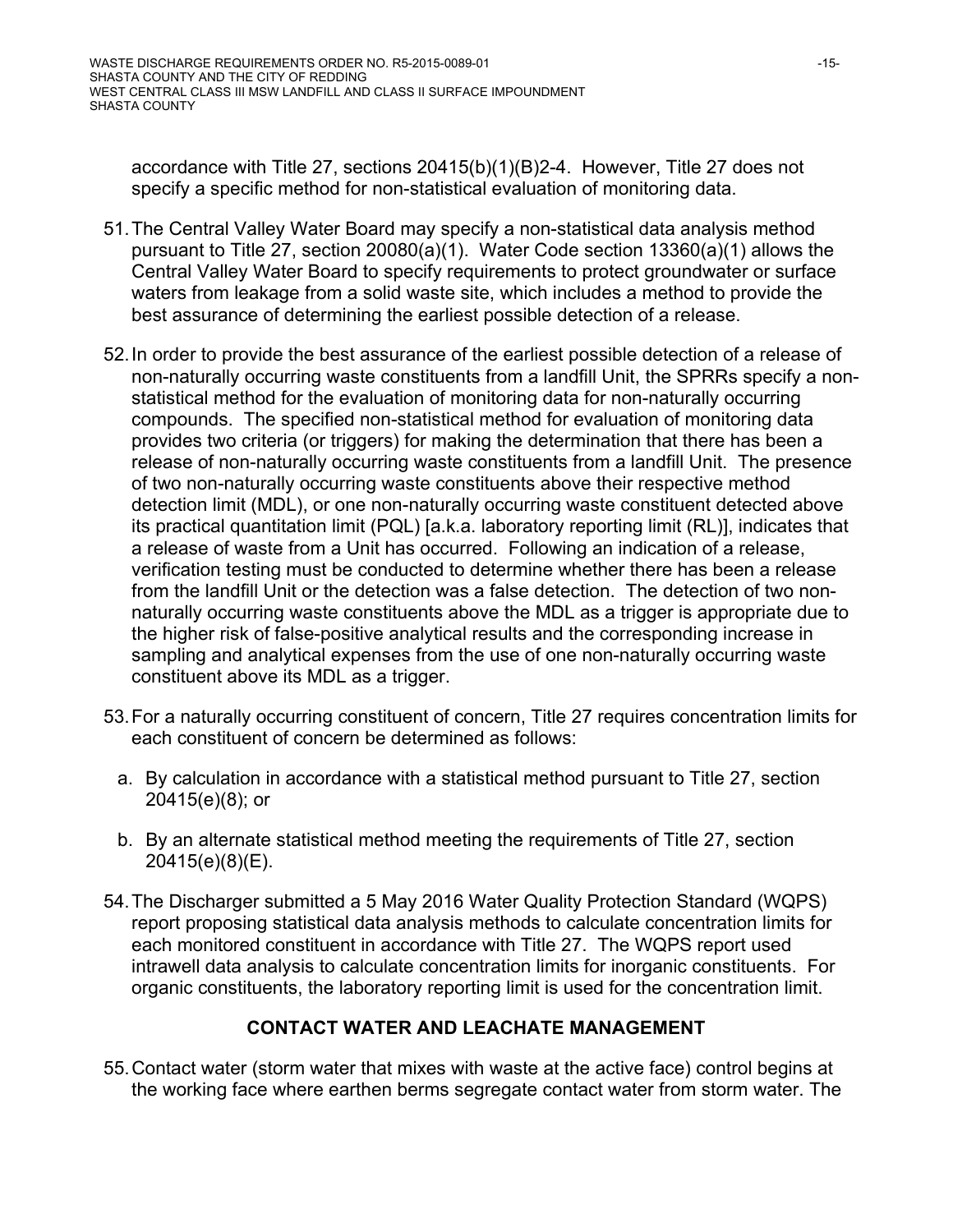berms culminate at the eastern edge of the waste management unit (WMU), and funnel the contact water into drainage pipes leading to the Contact Water Surge Pond. The Surge Pond allows for sedimentation and litter control in the contact water flow. It also acts as a buffer for the large contact water surges a storm can bring. A riser pipe in the Surge Pond provides for a steady rate of discharge to the below-grade drainage pipe flowing, by gravity, to the Contact Water Pumping Pond located at the southern toe of the Phase 1 WMU, near the Leachate and Phase 1 Underdrain wet wells. At the Pumping Pond, which previously was the Phase 1 Leachate Pond, mechanical floats provide for the automatic start and stop of the Contact Water Pump located at the pond. The Pump conveys the contact water to the first of two Contact Water Storage Ponds located just north of Unit 3, along the east edge of the Phase 1 WMU. The contact water then flows from the first to the second Storage Pond via a connecting drainage pipe. During the dry-season, the contact water in the Storage Ponds is mixed, via interconnected piping, with retained storm water in the southernmost Storm Water Retention Pond and the resulting water is used for dust suppression activities at the Phase 2 WMU.

- 56. The Phase 1 Unit has a LCRS above its base liner that consists of a 10-foot wide by two-foot tall berm of cobbles and graded gravel centrally located along the bottom of the Phase 1 canyon alignment. Historically, leachate from the Phase 1 Unit discharged to a clay-lined pond near the south toe of the Unit. This pond is now the location of the Contact Water Pumping Pond and the Leachate Wet Well. At the south, downgradient end of the Unit, the cobble/gravel berm overlays a 15-foot section of perforated PVC pipe that is currently plumbed to the Leachate Wet Well. Leachate flows along the cobble/gravel berm and enters the perforated pipe, which drains to the Leachate Wet Well, where it is then pumped to Unit 3 and Unit 4. As of the date of this Order, the Phase 1 LCRS has not produced a discharge in over 10 years.
- 57. The Phase 2 Unit LCRS consists of a continuous layer of gravel (six inches thick in sub-Units 2-1A and 2-1B; one foot thick in sub-Units 2-1C, 2-2, and 2-1D; two feet thick in sub-Units 2-3, 2-4A, 2-4B and 2-4C) above the base liner. A combination of strategically located berms and ditches built into the base liner of the various sub-Units directs leachate to perforated HDPE lateral collection pipes that are connected to the Leachate Main Line. The Leachate Main Line runs west-to-east down the Phase 2 canyon alignment and allows accumulated leachate to flow by gravity to the Leachate Wet Well, where it's pumped to the Class II surface impoundments.
- 58. The Class II surface impoundments (Unit 3 and Unit 4) are equipped with leak detection systems (LDS) installed between the clay layer and the HDPE geomembrane as described in Finding 10 above. The Unit 3 and Unit 4 LDSs drain to collection sumps which are regularly monitored by the Discharger and provide early leak detection for the Units. At the time this Order was adopted, discharge has never been observed in the Unit 3 and Unit 4 LDS sumps.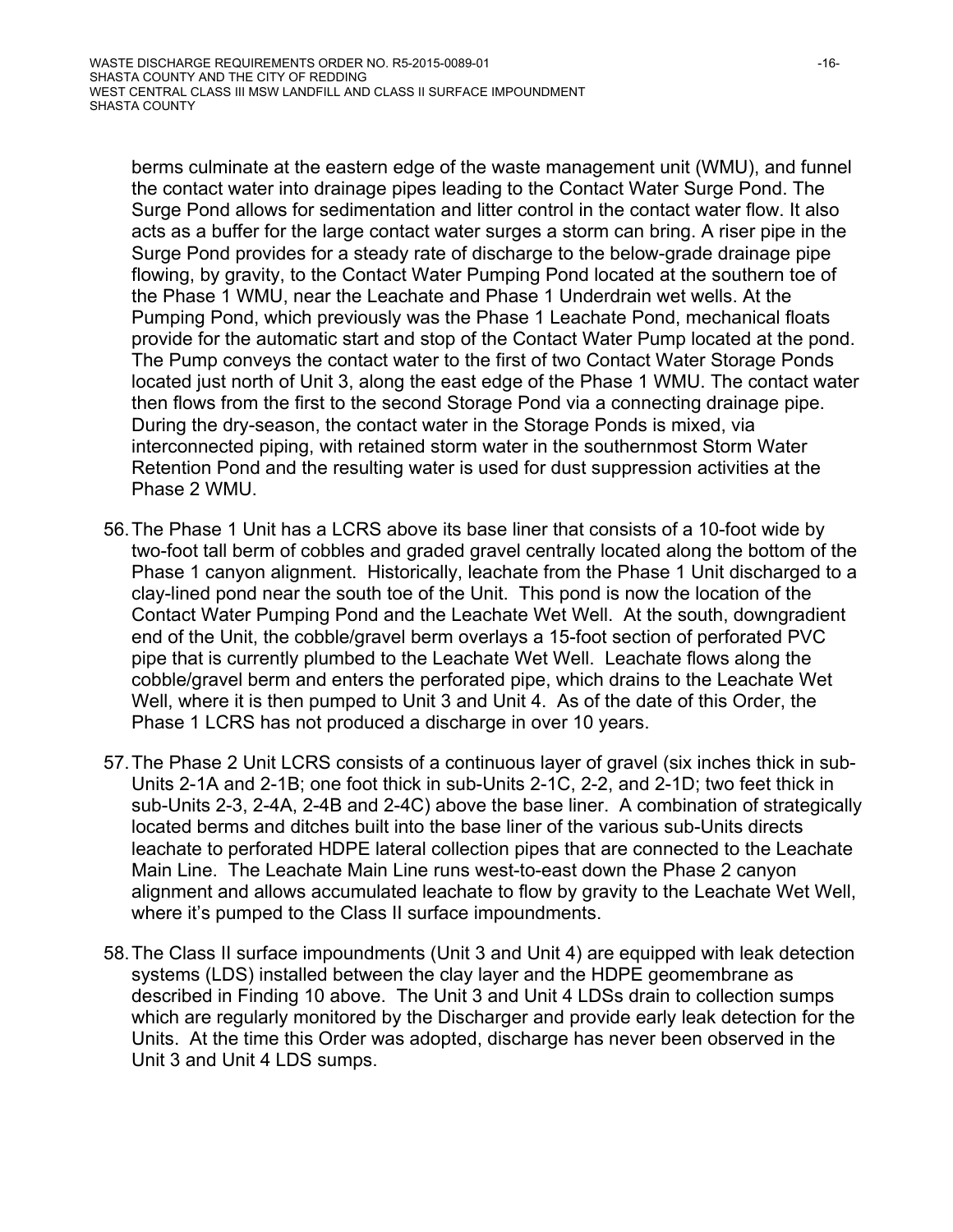- 59. Unit 3 was originally designed and constructed to contain a 1,000-year 24-hour storm event in addition to estimated leachate volumes produced at the Phase 1 and Phase 2 Units. It has a capacity of 260,000 gallons with two feet of freeboard and a total "full" capacity of 450,000 gallons. In 2002, the Phase 2 Unit 1-2 Underdrain was connected to the Leachate Main Line, which ultimately conveys leachate to the Class II surface impoundment. The connection to the Leachate Main Line is controlled by a valve that remains closed, except when landfill staff manually open the valve each month to record the volume of liquid being transferred to the LCRS. Flow from the Phase 2 Unit 1-2 Underdrain is sporadic and minimal. In 2014, discharge from the Phase 1 Underdrain was also conveyed to Unit 3 and Unit 4 via the Phase 1 Underdrain Wet Well. The Phase 1 Underdrain discharges at rates ranging from 50 to 100 gallons/hour. The higher discharge rates are observed during and shortly after heavy precipitation events.
- 60. In January 2015, the Discharger notified Central Valley Water Board staff that based on current discharge rates into the Class II surface impoundment (leachate and underdrain liquids), liquid levels could soon impact the two-feet of freeboard required for the impoundment.
- 61. Additional leachate storage capacity was necessary to accommodate the current discharge rates into the Class II surface impoundment. The Discharger was required to construct additional leachate storage facilities by 1 November 2015 to accommodate anticipated leachate and Unit underdrain liquid volumes. On 20 November 2015, the construction of the uncovered Class II surface impoundment (Unit 4) was completed. On 6 January 2016, the Discharger submitted a construction quality assurance (CQA) report documenting the construction of Unit 4. Leachate is piped to Unit 4 by a manually activated distribution valve, installed along the Leachate Main Line, which allows leachate to bypass Unit 3 and directs leachate to Unit 4.

### **UNSATURATED ZONE MONITORING**

- 62. Monitoring of the unsaturated zone beneath the Phase 1 and Phase 2 Units is not practical due to the presence of shallow groundwater. However, both Units have underdrain systems installed beneath the base liners, which function as early leak detection systems. The Phase 1 Underdrain and the Phase 2 Unit 1-2 Underdrain have both been impacted by a release of waste from their respective Units, and liquids from both systems are pumped to the Class II surface impoundment. No discharge has been observed from the Phase 2 Unit 3-4 Underdrain since its installation.
- 63. The Class II surface impoundments (Unit 3 and Unit 4) have no unsaturated zone monitoring devices installed beneath their base liner systems. However, the Discharger regularly monitors LCRSs installed between their geomembranes and clay liners. No discharge has been observed from the Class II surface impoundment LCRSs.
- 64. As new sub-Units are constructed for expansion of the Phase 2 Unit, underdrain systems will also expand and leak detection systems will be installed at strategic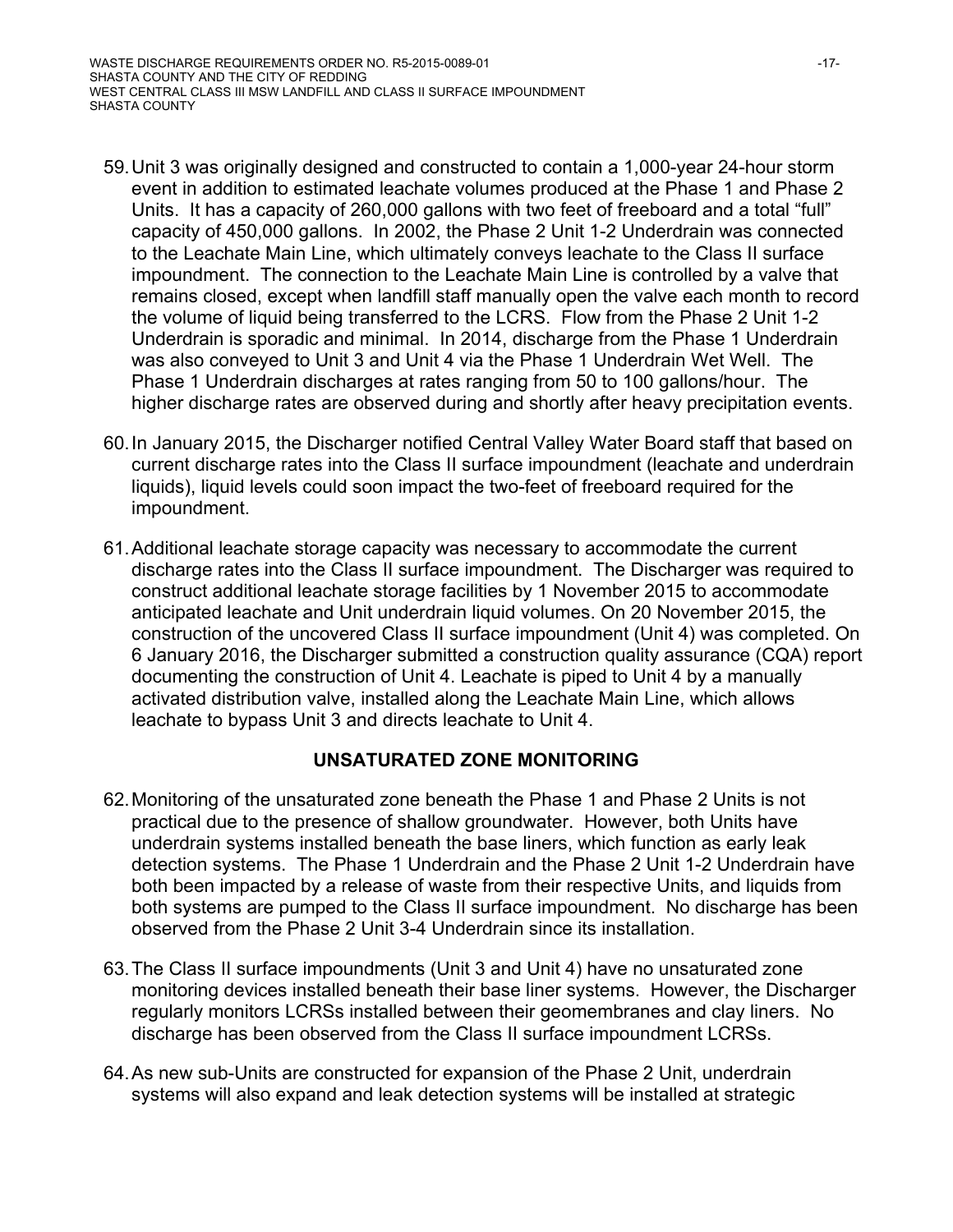locations to provide the earliest possible detection of a leak from the Unit(s). Pan lysimeters or other type of unsaturated zone monitoring devices will be required to be installed beneath future Class II surface impoundments to satisfy Title 27 requirements for monitoring the unsaturated zone.

#### **GROUNDWATER DEGRADATION AND CORRECTIVE ACTION**

- 65. There is evidence of leachate impacts in the downgradient groundwater monitoring wells, although the impacts are slight. Well MW-2, the furthest downgradient well, has water quality similar to liquid from the Phase 2 Unit-4A leak detection system. Closer to the Units, wells MW-6A, MW-6B, and MW-10 also show higher mineralization than upgradient wells, with well MW-6B having water quality similar to liquid from the Phase 2 Unit-4A leak detection system. However, chloride concentrations in wells MW-2 and MW-6B have statistically significant decreasing trends since 2006. Water quality in upgradient wells do not show leachate impacts, as mineral concentrations tend to be lower than wells downgradient of the Units.
- 66. Both upgradient and downgradient groundwater monitoring wells have periodically had low concentration VOC detections. However, many of the recent VOC detections (since 2011) are suspect due to VOCs also being detected in laboratory equipment blanks and trip blanks. The Discharger is currently evaluating other laboratories that may provide better quality assurance/quality control. VOC detections in upgradient wells (MW-12 and MW-19) are a result of impacts from landfill gas.
- 67. In downgradient wells, MW-2 has had periodic VOC detections through 2008. All VOCs detected in MW-2 between 2012 and 2014 were also detected in trip and/or laboratory equipment blanks. MW-2 also had detections for the semi-volatile organic compounds (SVOCs) bis-(2-ethylhyxyl)phthalate (17 µg/L) and diethylphthalate (0.9 µg/L) in 2008. In MW-6A, 1,1-dichloroethane and di-isopropyl ether have been consistently detected at concentrations below laboratory reporting limits since 2006. The SVOCs bis(2 ethylhexyl)phthalate and diethylphthalate were detected at 19 µg/L and 0.6 µg/L (J flagged) in January 2013. In well MW-6B, there have been periodic VOC detections in the past, and between 2012 and 2014, acetone, chloroform, and ter-butyl alcohol were each detected once at concentrations below laboratory reporting limits. A detection for bis-(2-ethylhexyl)phthalate below laboratory reporting limits occurred in 2008. There have been periodic VOC detections in well MW-9, mainly before 2008. In March 2013, tert-butyl alcohol was detected at 2.59 µg/L (J flagged) and the SVOC di-n-octyphthalate was detected at 0.3 µg/L (J flagged) in January 2013. Well MW-10 has had periodic VOC detections, and between 2012 and 2014, tert-butyl alcohol and chloroform were each detected once at concentrations below laboratory reporting limits. The SVOC bis- (2-ethylhexyl)phthalate was detected at 1 µg/L (J flagged) in January 2013. Well MW-17 has had periodic VOC detections, with 1,2,4-trimethylenzene, o-xylene, and m,pxylenes detected below laboratory reporting limits between 2012 and 2014. Well MW-17 also had a detection for bis-(2-ethylhexyl)phthalate below laboratory reporting limits in January 2013. Well MW-18 has had detections for 1,2,4-trimethylbenzene, toluene,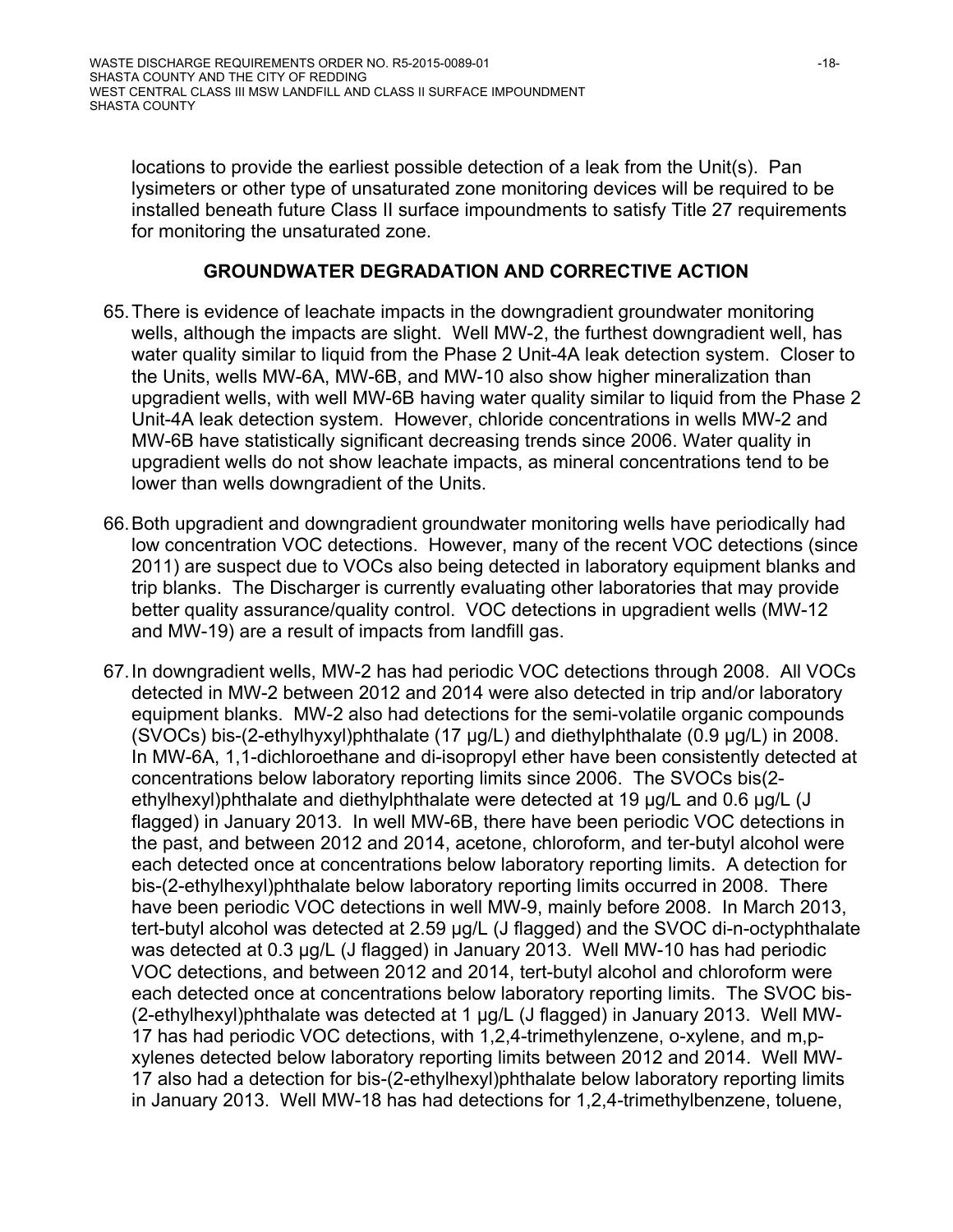and xylenes in the past. Between 2012 and 2014, 2-chlorotoluene, tert-butyl alcohol, chloroform, and toluene were detected at concentrations below laboratory reporting limits. The SVOC bis-(2-ethylhexyl)phthalate was also detected at concentrations below laboratory reporting limits in January 2008 and January 2013. Between 2012 and 2014, well MW-20 had detections of carbon disulfide, tetrahydrofuran, and tert-butyl alcohol below laboratory reporting limits and a detection of bis-(2-ethylhexyl)phthalate at 64 µg/L.

68. As described in Finding 11 above, the landfill has a GCCS with in-fill vertical extraction wells. Operation of the GCCS is part of the corrective actions proposed by the Discharger for responding to VOC detections in groundwater, especially impacts observed in upgradient groundwater monitoring wells. Additional corrective actions proposed by the Discharger include partial final closure of the Phase 2 Unit. A final cover system will be installed over the western portion of the Unit to prevent precipitation infiltration into buried wastes. These WDRs require the first partial final closure project for the Phase 2 Unit to be completed by 1 November 2020.

#### **LINER PERFORMANCE DEMONSTRATION**

- 69. On 15 September 2000 the Central Valley Water Board adopted Resolution No. 5-00- 213 *Request For The State Water Resources Control Board To Review The Adequacy Of The Prescriptive Design Requirements For Landfill Waste Containment Systems To Meet The Performance Standards Of Title 27*. The State Water Board responded, in part, that "a single composite liner system continues to be an adequate minimum standard" however, the Central Valley Water Board "should require a more stringent design in a case where it determines that the minimum design will not provide adequate protection to a given body of groundwater."
- 70. In a letter dated 17 April 2001, the Executive Officer notified Owners and Operators of Solid Waste Landfills that "the Board will require a demonstration that any proposed landfill liner system to be constructed after 1 January 2002 will comply with Title 27 performance standards. A thorough evaluation of site-specific factors and cost/benefit analysis of single, double, and triple composite liners will likely be necessary."
- 71. In November 2002, the Discharger provided a report evaluating several different alternative liner designs to determine the most cost effective design that still meets the liner performance standards contained in Title 27. This liner performance demonstration was completed prior to construction of the Phase 2-3 sub-Unit. Liner designs were evaluated using the EPAs Hydrologic Evaluation of Landfill Performance (HELP) model to estimate the amount of leachate generated, collected, and lost to the underlying groundwater. These values were then input into a groundwater model that utilizes the computer codes MODFLOW for groundwater flow and MT3D for contaminant transport. Site specific data and local geology were also utilized to perform the demonstration. Additional support information was provided by the Discharger's consultant in February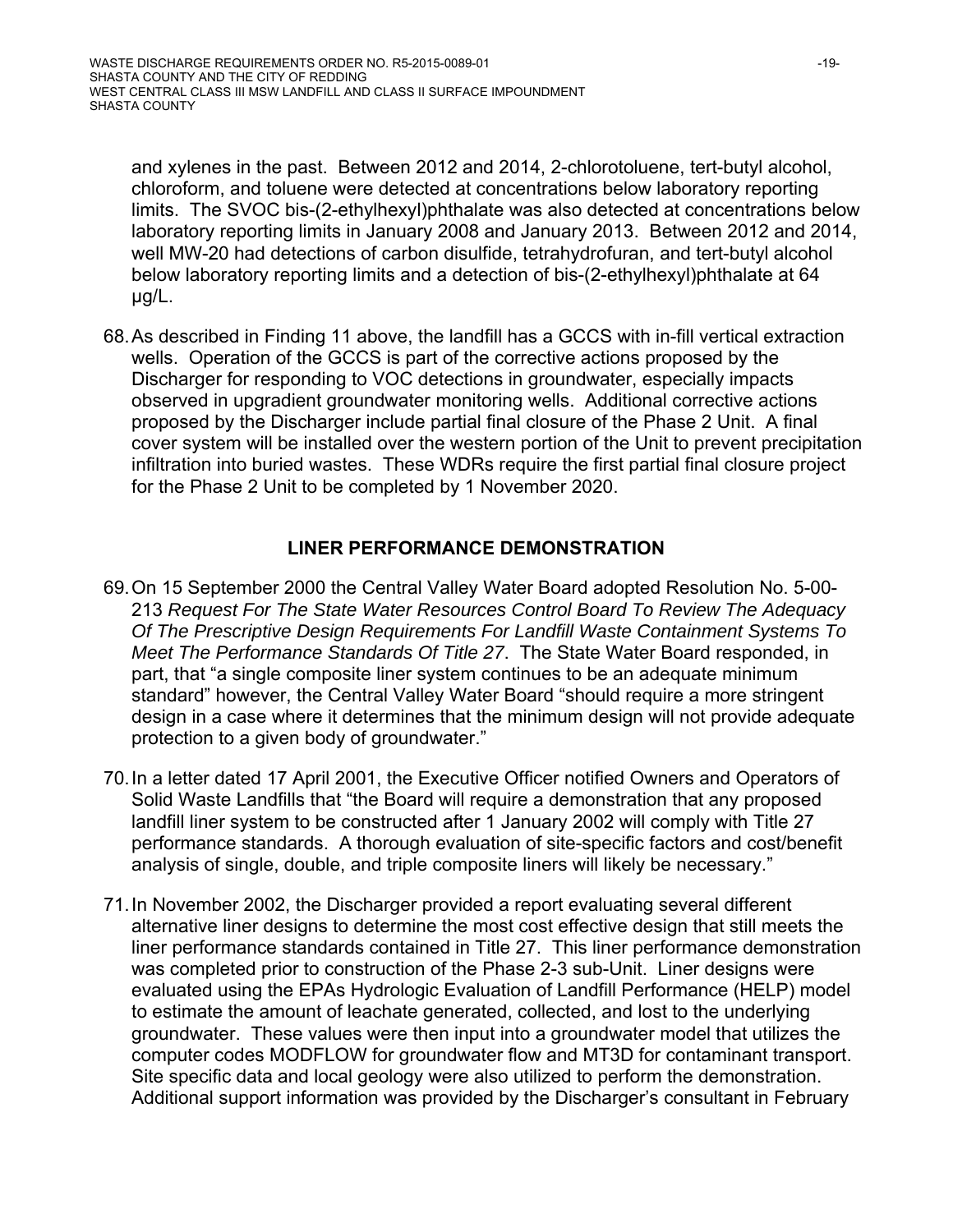2003. On 28 February 2003, Central Valley Water Board staff approved the liner performance demonstration for the Phase 2–3 sub-Unit. All subsequent sub-Unit base liner systems have been constructed using the design evaluated and approved in the liner performance demonstration described above. The approved base liner system consists of (from bottom to top) a 12-inch compacted clay layer with hydraulic conductivity of

1 x 10-7 cm/sec, a GCL, a 60-mil HDPE geomembrane, a geotextile, and a two-foot gravel drainage layer. The two-foot gravel drainage layer may be reduced to one-foot thickness for future sub-Units due to the significant cost for the extra foot of gravel. The Discharger is considering adding a one-foot soil operations layer with CQA controls to prevent clogging in place of the top one-foot gravel drainage layer.

### **CONSTRUCTION AND ENGINEERED ALTERNATIVE DESIGNS**

- 72. On 17 June 1993, the State Water Board adopted Resolution 93-62 implementing a State Policy for the construction, monitoring, and operation of municipal solid waste landfills that is consistent with the federal municipal solid waste regulations promulgated under 40 Code of Federal Regulations section 258 (a.k.a. Subtitle D). Resolution 93-62 requires the construction of a specified composite liner system at new municipal solid waste landfills, or expansion areas of existing municipal solid waste landfills, that receive wastes after 9 October 1993. Resolution 93-62 also allows the Central Valley Water Board to consider the approval of engineered alternatives to the prescriptive standard. Section III.A.b. of Resolution 93-62 requires that the engineered alternative liner systems be of a composite design similar to the prescriptive standard.
- 73. Title 27, section 20080(b) allows the Central Valley Water Board to consider the approval of an engineered alternative to the prescriptive standard. In order to approve an engineered alternative in accordance with Title 27, sections 20080(c)(1) or (2), the Discharger must demonstrate that the prescriptive design is unreasonably and unnecessarily burdensome and will cost substantially more than an alternative design which will meet the criteria contained in Title 27, section 20080(b), or would be impractical and would not promote attainment of applicable performance standards. The Discharger must also demonstrate that the proposed engineered alternative liner system is consistent with the performance goal addressed by the particular prescriptive standard, and provides protection against water quality impairment equivalent to the prescriptive standard in accordance with Title 27, section 20080(b)(2).
- 74. Water Code section 13360(a)(1) allows the Central Valley Water Board to specify the design, type of construction, and/or particular manner in which compliance must be met in waste discharge requirements or orders for the discharge of waste at solid waste disposal facilities.
- 75. The Discharger proposes liner systems which will be designed, constructed, and operated in accordance with the criteria set forth in Title 27, and the provisions in State Water Board Resolution 93-62 for municipal solid wastes.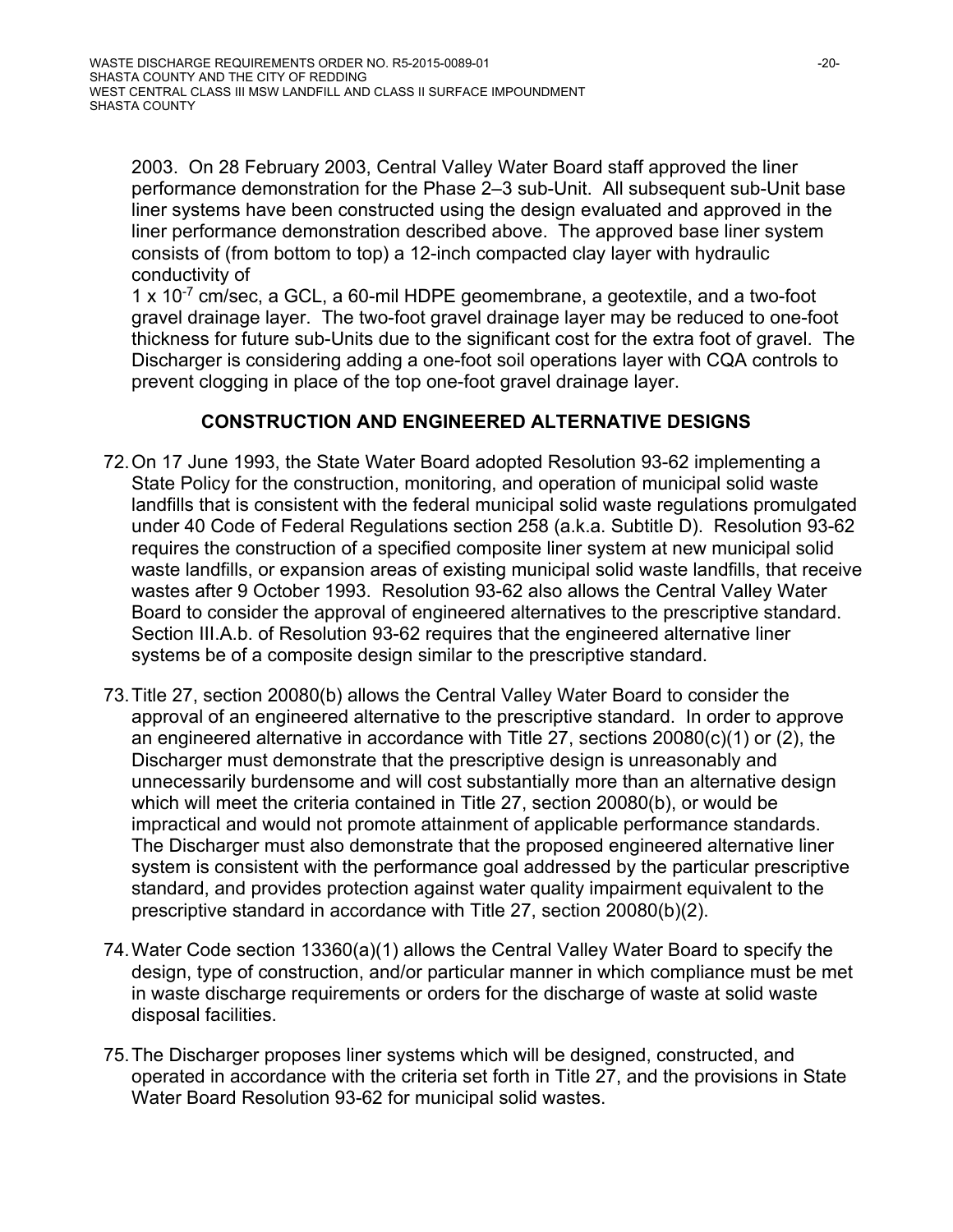- 76. In February 2003, Central Valley Water Board staff approved an engineered alternative liner design for construction of the Phase 2–3 sub-Unit. That liner design consists of, in ascending order, a prepared subgrade; a 12-inch thick compacted clay layer with a bentonite additive to achieve a maximum permeability of 1 x  $10^{-7}$  cm/sec; a GCL; a 60mil HDPE geomembrane; a 16-oz non-woven geotextile; and a two-foot thick gravel drainage layer. Side slopes are lined with, in ascending order, a geotextile layer installed above a prepared subgrade, a GCL layer, a 60-mil HDPE geomembrane, and a geocomposite drainage net. All subsequent sub-Unit liners constructed after the Phase 2–3 sub-Unit will have the same engineered alternative design described above, unless the Discharger proposes a new engineered alternative meeting the requirements of Title 27, which is supported by a liner performance demonstration and approved by the Executive Officer. The gravel drainage layer thickness over new base liner systems may be altered as described in Finding 71 above.
- 77. The Discharger adequately demonstrated that construction of a Subtitle D prescriptive standard liner would be unreasonable and unnecessarily burdensome when compared to the engineered alternative design. On-site soils cannot achieve the permeability requirements without the addition of bentonite additives. The cost of importing bentonite to amend the additional one-foot thickness of the soil barrier layer required for the prescriptive standard liner design would cost substantially more than the engineered alternative design. The Discharger previously demonstrated that the proposed engineered alternative is consistent with the performance goals of the prescriptive standard and it affords equivalent or better protection against water quality impairment.
- 78. The Class II surface impoundments (Units 3 and 4) used for storage and evaporation of leachate have different base liner systems. Unit 3 has a base liner system consisting of (in ascending order) a two-foot thick clay layer with hydraulic conductivities measured in the mid to high  $10^{-7}$  cm/sec range, a geotextile, a geonet drainage layer, a second geotextile, and an 80-mil HDPE geomembrane. Unit 3 has a leak detection system (LDS) consisting of a two-inch diameter slotted PVC pipe running north-south along the central axis of the pond that was installed within a sand-filled trench lined with geotextile beneath the geomembranes and above the clay layers. Unit 4 has a base liner system consisting of (from bottom to top) a one foot thick clay layer (floor only), a geosynthetic clay liner, a 60 mil secondary geomembrane, a geonet (LCRS/LDS), and a 60 mil primary geomembrane. Unit 4 has a LDS comprised of a two-inch diameter perforated PVC pipe within a pea gravel sump wrapped with geotextile, located at the southeast corner of the impoundment, below the HDPE geomembrane and above the GCL. Any liquid that enters the geonet drainage layer would enter the LDS, which is connected to a collection sump located just east of the south end of Unit 3, and at the eastern edge of Unit 4. Any new Class II surface impoundment(s) needed for additional storage of leachate will be designed and constructed in accordance with the prescriptive and performance standards of Title 27. Alternative liner designs meeting the performance standards of Title 27 may be proposed for Central Valley Water Board Executive Officer review and approval.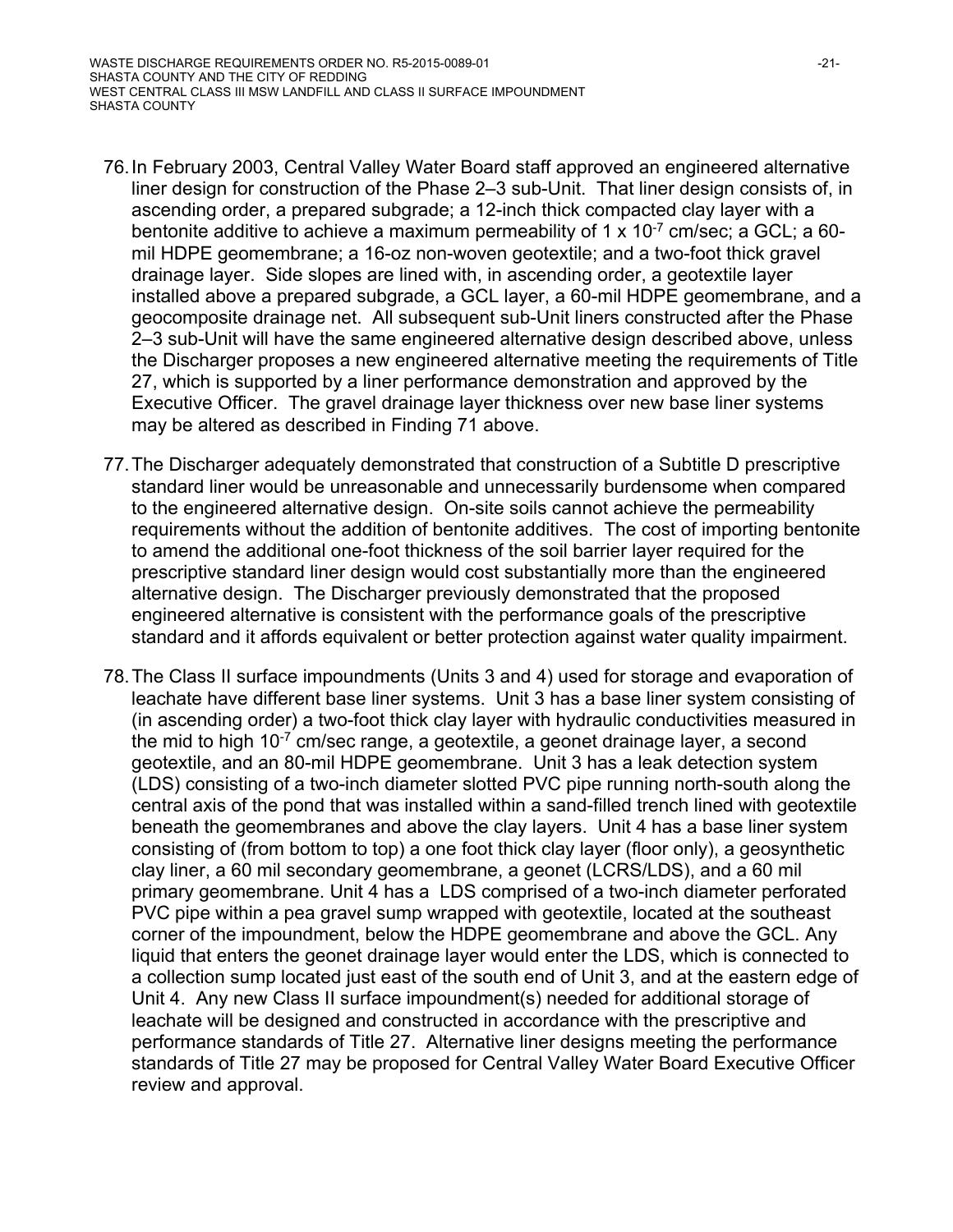- 79. The October 2014 ROWD includes a stability analysis for West Central Landfill pursuant to Title 27, section 21750(f)(5). The steepest and longest anticipated slope at closure and a peak horizontal acceleration of 0.21 g was used to analyze stability under static conditions with the computer program Slope/W (Geo-Slope). The slope stability analysis showed that the longest and steepest final cover configuration of the landfill is expected to exceed a dynamic factor of safety of 1.5. The slope stability analysis will be updated prior to beginning partial final closure of the Phase 2 Unit in 2020.
- 80. This Order approves the Discharger's current liner systems for construction of future sub-Units and Class II surface impoundments as described in Findings 76 and 78, respectively, and requires that the Discharger submit design plans and construction quality assurance (CQA) plans for each new sub-Unit or Unit for review and approval at least 90 days prior to construction.

# **LANDFILL CLOSURE**

- 81. Title 27, section 21090 provides the minimum prescriptive final cover components for landfills consisting of, in ascending order, the following layers:
	- a. Two-foot soil foundation layer.
	- b. One-foot soil low through-flow rate layer with a hydraulic conductivity of 1x10<sup>-6</sup> cm/s or less, or equal to the hydraulic conductivity of any bottom liner system whichever is less, or an alternative design that provides a correspondingly low through-flow rate throughout the post-closure maintenance period.
	- c. Geomembrane layer (this layer is required for composite-lined landfills for equivalency to bottom liner).
	- d. One-foot soil erosion resistant/vegetative layer.
- 82. Title 27 allows engineered alternative final covers if the alternative design provides a correspondingly low flow-through rate throughout the post-closure maintenance period.
- 83. In October 2014, the Discharger submitted a *Preliminary Closure and Post-Closure Maintenance Plan* for closure and post-closure maintenance of the entire Phase 2 Unit. In June 2017, the Discharger submitted the *Fill Plan and Closure Phase 2 Addendum*  which updated closure estimate dates to facilitate greater use of available airspace. Partial final closure of the western portion of the Phase 2 Unit covering approximately 37 acres is proposed as corrective action due to observed impacts to groundwater quality in the vicinity of the landfill. The first partial final closure project is scheduled for 2020, and these WDRs require completion of final cover construction by 1 November 2020. The Discharger anticipates completing additional partial final closure projects in the Phase 2 Unit approximately every five years thereafter. The last of four planned partial final closure projects is anticipated to be completed in 2034, capping the entire Phase 2 Unit.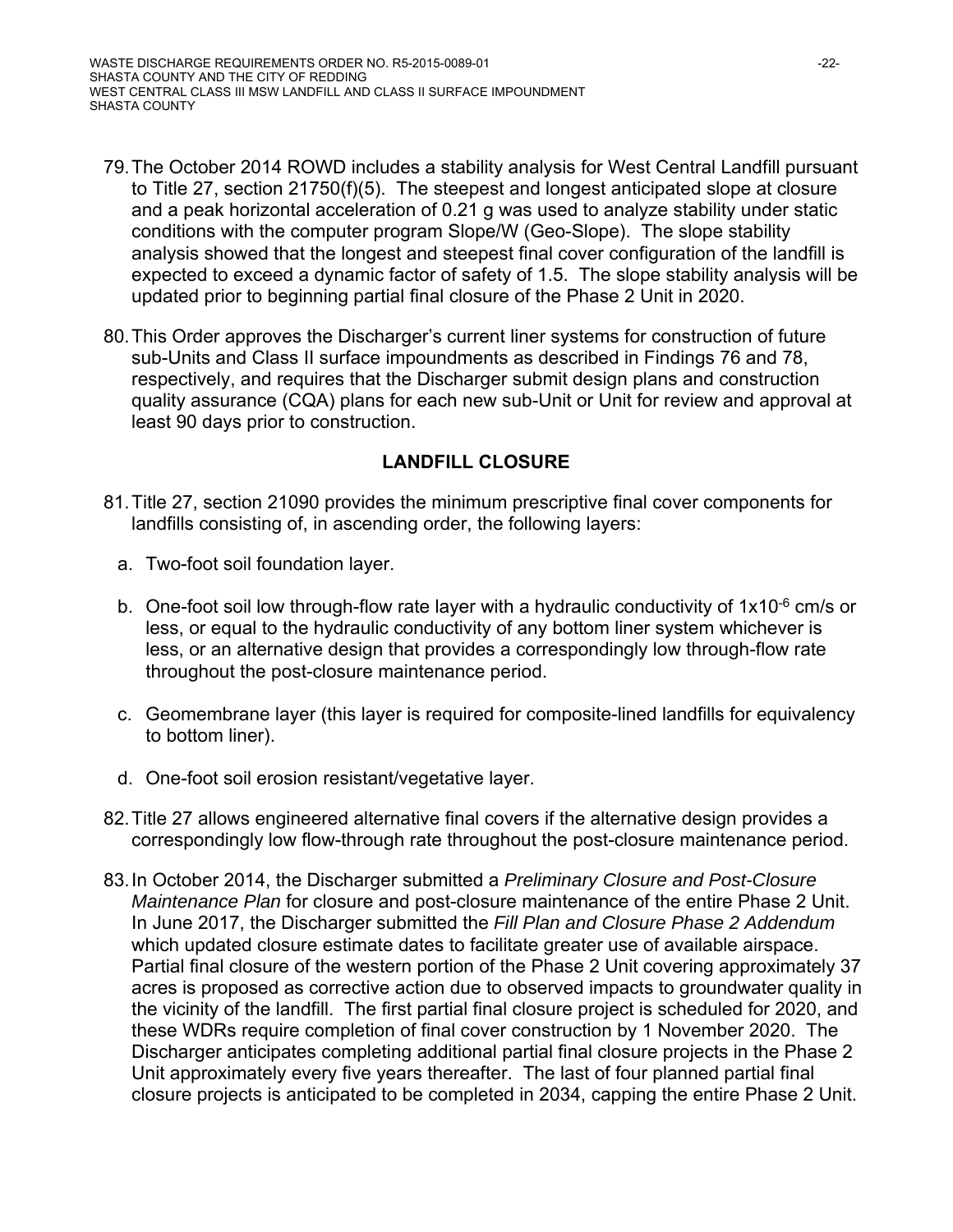With the exception of the first phased partial final closure date of 1 November 2020 (required as part of corrective action), future partial final closure dates are just estimates that will be affected by landfill waste acceptance receipts.

- 84. The Discharger proposes a final cover system for the Phase 2 Unit meeting the requirements for a prescriptive final cover in accordance with Title 27, section 21090(a) consisting of, in ascending order, the following layers:
	- a. Two-foot thick soil foundation layer;
	- b. A needle-punched, non-woven polypropylene geotextile for cushioning;
	- c. A 60-mil linear-low density polyethylene (LLDPE) geomembrane;
	- d. One-foot thick soil erosion resistant layer, with vegetation.
- 85. Side slopes for the closed landfill will be sloped at 5H:1V and will include 15-foot wide benches every 50 vertical feet as required by Title 27.
- 86. The October 2014 ROWD includes a stability analysis for West Central Landfill. The steepest and longest anticipated slope at closure and a peak horizontal acceleration of 0.21 g was used to analyze stability under static conditions with the computer program Slope/W (Geo-Slope). The slope stability analysis showed that the longest and steepest final cover configuration of the landfill is expected to exceed a dynamic factor of safety of 1.5. The slope stability analysis will be updated prior to beginning partial final closure of the Phase 2 Unit in 2020.
- 87. Pursuant to Title 27, section 21090(e)(1), this Order requires a survey of the final cover following closure activities for later comparison with iso-settlement surveys required to be conducted every five years.
- 88. This Order approves the proposed final cover and requires that a Final Closure and Post-Closure Maintenance Plan, design documents, and CQA plan be submitted for review and approval at least 180 days prior to actual closure.

### **LANDFILL POST-CLOSURE MAINTENANCE**

89. In October 2014, the Discharger submitted a *Preliminary Closure and Post-Closure Maintenance Plan* for closure and post-closure maintenance of the entire Phase 2 Unit. In June 2017, the Discharger submitted the *Fill Plan and Closure Phase 2 Addendum*  which updated closure estimate dates to facilitate greater use of available airspace. The plan includes inspection, maintenance, and monitoring of the landfill during the postclosure maintenance period, and includes a post-closure maintenance cost estimate for the entire facility. Inspection and maintenance will include the condition of the final cover, drainage features, LCRS, groundwater monitoring wells, perimeter landfill gas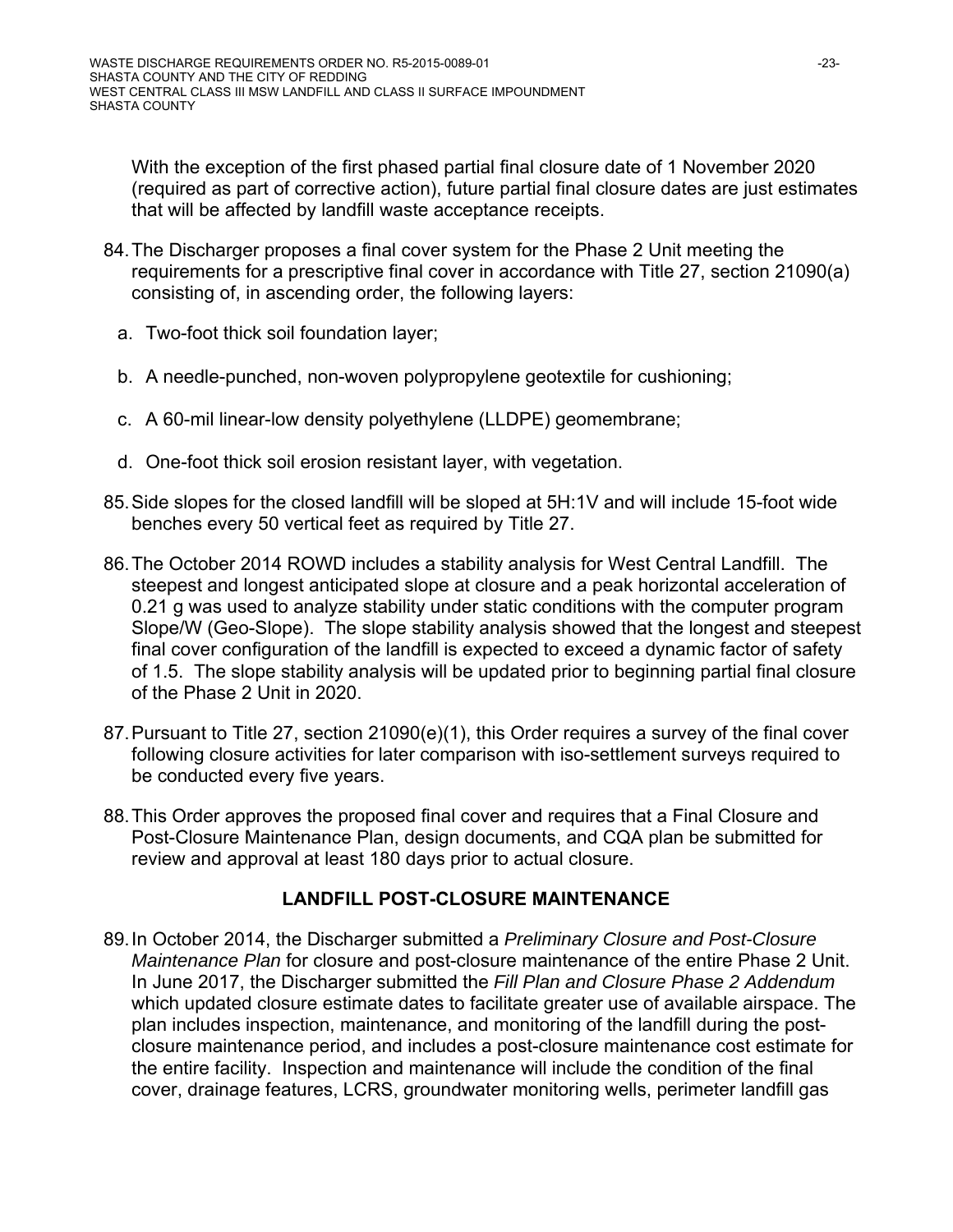monitoring wells, GCCS, access roads, and site security. The plan will be implemented for a minimum period of 30 years or until the waste no longer poses a threat to environmental quality, whichever is greater.

- 90. Once every five years during the post-closure maintenance period, aerial photographic maps of the closed landfill area will be made to identify and evaluate landfill settlement. Iso-settlement maps will be prepared to determine the amount of differential settlement occurring over the previous five years. Pursuant to Title 27, section 21090(e)(2), this Order requires iso-settlement maps to be prepared and submitted every five years.
- 91. The completed final cover will be periodically tested for damage or defects by monitoring surface emissions pursuant to California Code of Regulations, Title 17, section 95471(c) and Title 27, section 21090(a)(4)(A). Defects will be repaired and tested for adequacy based on the closure CQA Plan.

# **FINANCIAL ASSURANCES**

- 92. Title 27, sections 21820 and 22206 require a cost estimate for landfill closure. The cost estimate must be equal to the cost of closing the landfill at the point in its active life when the extent and manner of operation would make closure the most expensive. When closing units in phases, the estimate may account for closing only the maximum area or Unit of a landfill open at any time. The Discharger's October 2014 *Preliminary Closure and Post-Closure Maintenance Plan* includes a cost estimate for closure of the Phase 2 Unit. This amount has since been updated to adjust for inflation. The updated total amount of the closure cost estimate in 2017 dollars is \$14,154,746. This Order requires that the Discharger maintain financial assurance with the California Department of Resources Recycling and Recovery (CalRecycle) in at least the amount of the closure cost estimate adjusted annually for inflation. In a 6 September 2017 correspondence, staff from CalRecycle's Financial Assurances Unit indicated that the Enterprise Fund balance for closure, post-closure maintenance, and corrective action costs at West Central Landfill was adequately funded.
- 93. Title 27, sections 21840 and 22211 requires a cost estimate for landfill post-closure maintenance. The Discharger's October 2014 *Preliminary Closure and Post-Closure Maintenance Plan* includes a cost estimate for landfill post-closure maintenance. This amount has since been updated to adjust for inflation. The updated amount of the cost estimate for post-closure maintenance in 2017 dollars is \$6,685,715. This Order requires that the Discharger to maintain financial assurance with CalRecycle in at least the amount of the post-closure maintenance cost estimate adjusted annually for inflation. In a 6 September 2017 correspondence, staff from CalRecycle's Financial Assurances Unit indicated that the Enterprise Fund balance for closure, post-closure maintenance, and corrective action costs at West Central Landfill was adequately funded.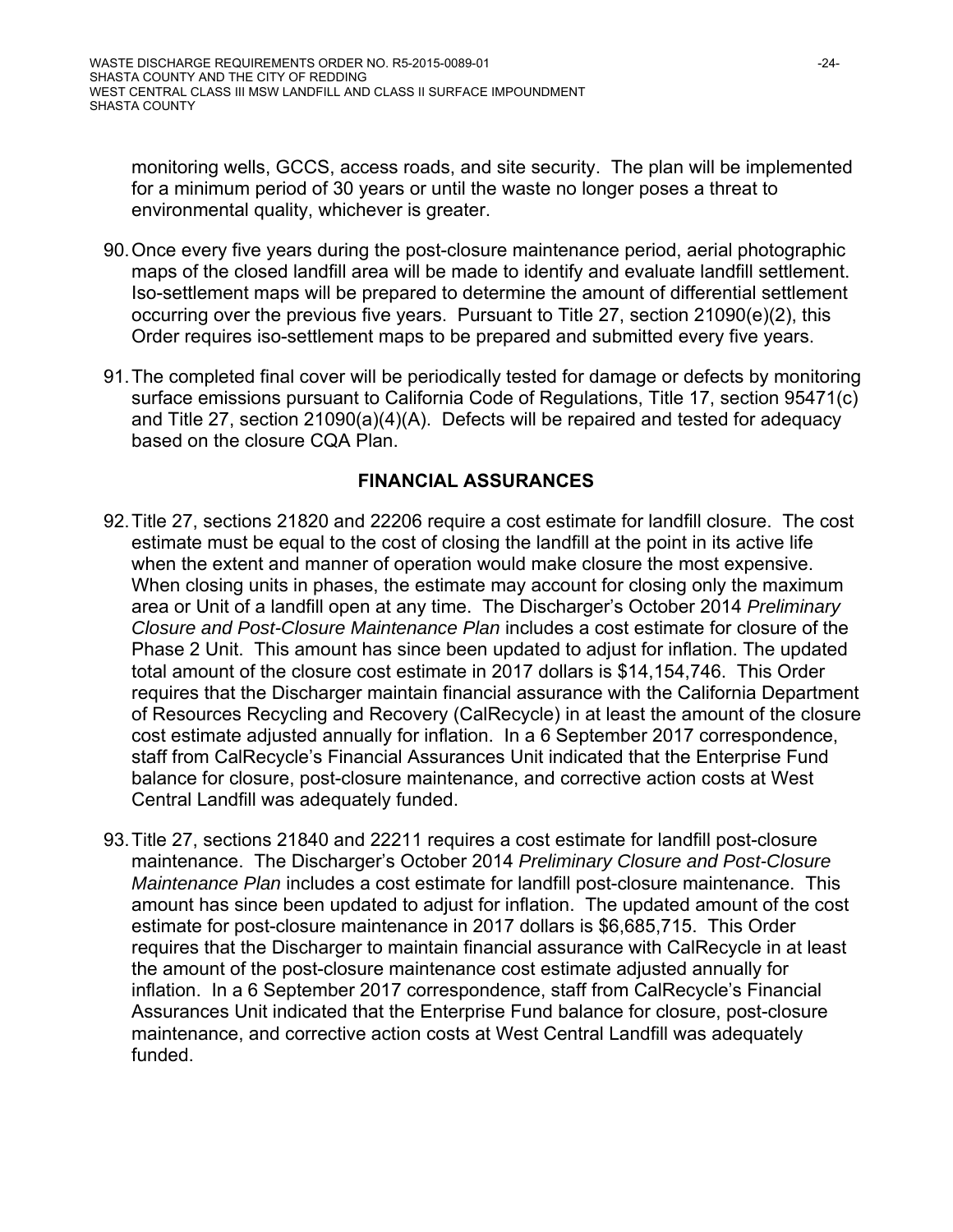- 94. Title 27, section 22100(b) requires owners and operators of disposal facilities that are required to be permitted as solid waste landfills to provide cost estimates for initiating and completing corrective action for known or reasonably foreseeable releases of waste. Title 27, section 22101 requires submittal of a *Water Release Corrective Action Estimate* and a *Non-Water Release Corrective Action Cost Estimate*. The *Water Release Corrective Action Estimate* is for scenarios where there is statistically significant evidence of a release of waste to ground or surface water when comparing point-ofcompliance analyte concentrations to background concentrations. The *Non-Water Release Corrective Action Cost Estimate* is for complete replacement of the landfill final cover system, however a site-specific corrective action plan pursuant to Title 27, section 22101(b)(2) may be provided in lieu of the final cover replacement cost estimate. Title 27, section 22221 requires establishment of financial assurances in the amount of an approved *Water Release Corrective Action Estimate* or an approved *Non-Water Release Corrective Action Cost Estimate*, whichever is greater.
- 95. The Discharger has provided a 17 January 2014 revised *Site Specific Non-Water Release Corrective Action Plan and Cost Estimate* in the amount of \$640,360 and an 11 December 2014 *Corrective-Action Cost Estimate for a Reasonably Foreseeable Water-Related Release* in the amount of \$645,490, which in February 2017, was updated to \$670,326. The water-related corrective action scenario involves a groundwater pumpand-treat system installed hydraulically downgradient of the Phase 1 and Phase 2 Units, with discharge of the treated groundwater to an evaporation pond. In accordance with Title 27, section 22221, the Discharger is required to demonstrate financial assurances in the amount of the higher water-release corrective action cost estimate. In an 6 September 2017 correspondence, staff from CalRecycle's Financial Assurances Unit indicated that the Enterprise Fund balance for closure, post-closure maintenance, and corrective action costs at West Central Landfill was adequately funded.

### **CEQA AND OTHER CONSIDERATIONS**

- 96. The action to revise waste discharge requirements for this existing facility is exempt from the provisions of the California Environmental Quality Act (CEQA), Public Resource Code section 21000, et seq., and the CEQA guidelines, in accordance with Title 14, section 15301.
- 97. This order implements:
	- a. *The Water Quality Control Plan for the Sacramento River and San Joaquin River Basins, Fourth Edition*;
	- b. The prescriptive standards and performance goals of Title 27, section 20005 et seq., effective 18 July 1997, and subsequent revisions;
	- c. State Water Board Resolution 93-62, *Policy for Regulation of Discharges of Municipal Solid Waste*, adopted 17 June 1993, and revised on 21 July 2005.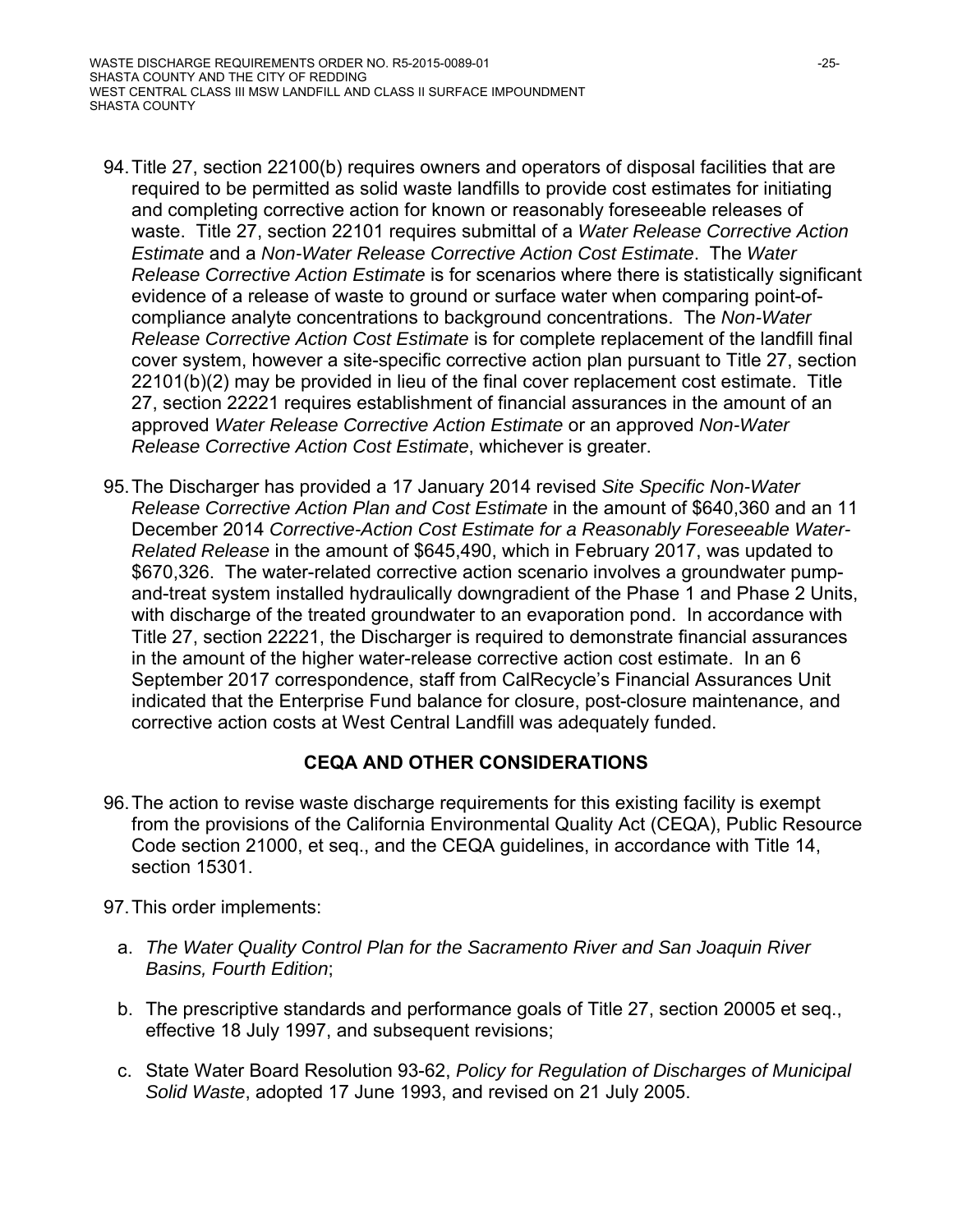- d. The applicable provisions of Title 40 C.F.R. section 258 "Subtitle D" federal regulations as required by State Water Board Resolution 93-62.
- 98. Based on the threat and complexity of the discharge, the facility is determined to be classified Category 2-B as defined below:
	- a. Category 2 threat to water quality, defined as, "Those discharges of waste that could impair the designated beneficial uses of the receiving water, cause short-term violations of water quality objectives, cause secondary drinking water standards to be violated, or cause a nuisance."
	- b. Category B complexity, defined as, "Any discharger not included in Category A that has physical, chemical, or biological treatment systems (except for septic systems with subsurface disposal), or any Class 2 or Class 3 waste management units."
- 99. Water Code section 13267(b) provides that: "In conducting an investigation specified in subdivision (a), the Regional Board may require that any person who has discharged, discharges, or is suspected of having discharge or discharging, or who proposes to discharge waste within its region, or any citizen or domiciliary, or political agency or entity of this state who has discharged, discharges, or is suspected of having discharged or discharging, or who proposes to discharge waste outside of its region that could affect the quality of the waters of the state within its region shall furnish, under penalty of perjury, technical or monitoring program reports which the board requires. The burden, including costs of these reports, shall bear a reasonable relationship to the need for the reports and the benefits to be obtained from the reports.
- 100. The technical reports required by this Order and the attached "Monitoring and Reporting Program No. R5-2015-0089" are necessary to assure compliance with these waste discharge requirements. The Discharger owns and operates the facility that discharges the waste subject to this Order.

### **PROCEDURAL REQUIREMENTS**

- 101. All local agencies with jurisdiction to regulate land use, solid waste disposal, air pollution, and to protect public health have approved the use of this site for the discharges of waste to land stated herein.
- 102. The Central Valley Water Board notified the Discharger and interested agencies and persons of its intent to prescribe waste discharge requirements for this discharge, and has provided them with an opportunity for a public hearing and an opportunity to submit their written views and recommendations.
- 103. The Central Valley Water Board, in a public meeting, heard and considered all comments pertaining to the discharge.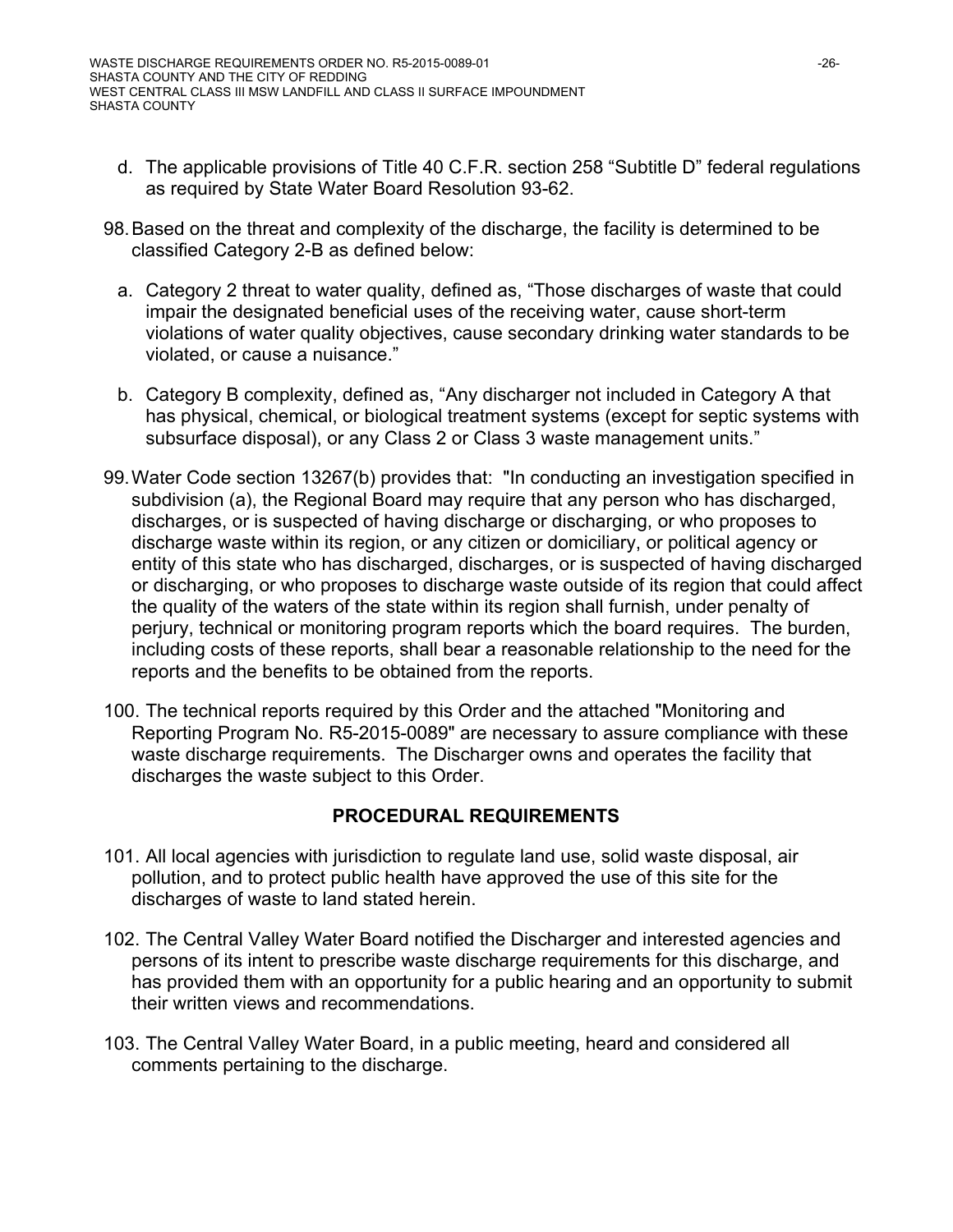104. Any person aggrieved by this action of the Central Valley Water Board may petition the State Water Board to review the action in accordance with Water Code section 13320 and California Code of Regulations, Title 23, sections 2050 and following. The State Water Board must receive the petition by 5:00 p.m., 30 days after the date that this Order becomes final, except that if the thirtieth day following the date that this Order becomes final falls on a Saturday, Sunday, or state holiday, the petition must be received by the State Water Board by 5:00 p.m. on the next business day. Copies of the law and regulations applicable to filing petitions may be found on the Internet at:

http://www.waterboards.ca.gov/public\_notices/petitions/water\_quality

or will be provided upon request.

IT IS HEREBY ORDERED, pursuant to California Water Code sections 13263 and 13267, that Order No. R5-2005-0068 is rescinded except for purposes of enforcement, and that Shasta County and the City of Redding, their agents, successors, and assigns, in order to meet the provisions of Division 7 of the California Water Code and the regulations adopted thereunder, shall comply with the following:

### **A. PROHIBITIONS**

- 1. The discharge of 'hazardous waste' or 'designated waste' is prohibited. For the purposes of this Order, the term 'hazardous waste' is as defined in California Code of Regulations, Title 23, section 2510 et seq., and 'designated waste' is as defined in Title 27.
- 2. The discharge of treated wood waste is prohibited in accordance with California Health and Safety Code, section 25150.7(d)(2)(C), due to an ongoing release of waste that is impacting water quality as observed in landfill groundwater monitoring wells. Once corrective actions result in cessation of the release, then the Discharger may request revision of this Order to once again allow the discharge of treated wood waste in accordance with all applicable laws and regulations.
- 3. The Discharger shall comply with all applicable Standard Prohibitions listed in Section C of the Standard Provisions and Reporting Requirements (SPRRs) dated January 2012 which are attached hereto and made part of this Order by reference.

### **B. DISCHARGE SPECIFICATIONS**

- 1. The Discharger shall only discharge the wastes listed or allowed under the Waste Classification and Unit Classification section in the Findings of this Order.
- 2. The Discharger may not use any material as alternative daily cover (ADC) that is not listed as approved ADC in the Findings of these WDRs unless and until the Discharger demonstrates it meets the requirements of Title 27, section 20705, and the Discharger has received approval that it may begin using the material as ADC.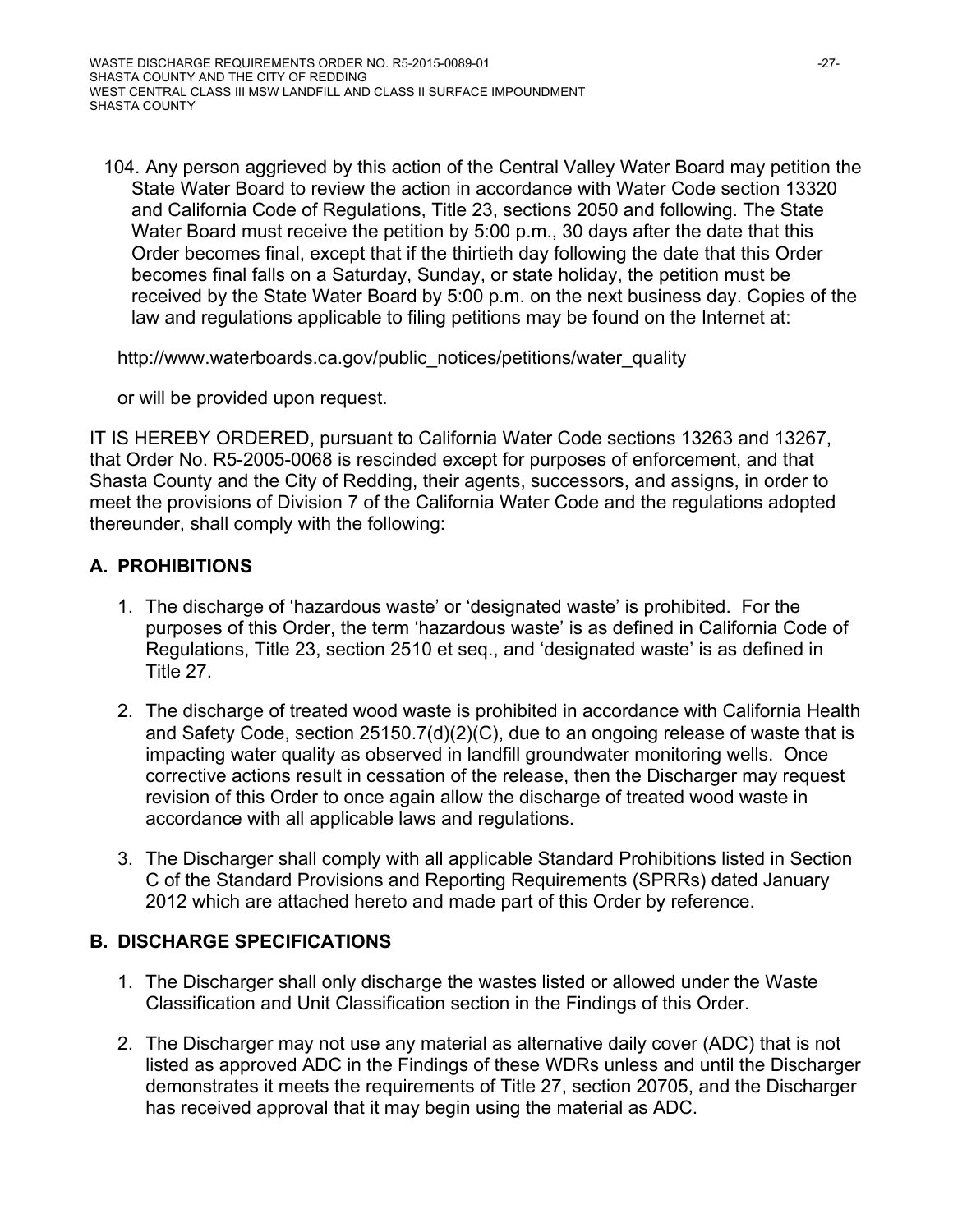- 3. The Discharger shall use approved ADC only in internal areas of the landfill that do not drain outside of the limits of the contiguous landfill units unless the Discharger demonstrates that runoff from the particular ADC is not a threat to surface water quality and the demonstration has been approved. This demonstration may take removal of sediment or suspended solids into account for landfills where surface water drains to a sedimentation basin.
- 4. The Discharger may continue to use processed green waste generated at the City of Redding's composting operation and wastewater treatment sludge as ADC, provided these materials are only applied during dry weather and only after laboratory analysis of the material shows that the ADC is non-hazardous and non-designated waste.
- 5. With the exception of geosynthetic tarps, all ADC shall be covered with six inches of clean soil or tarps prior to any measureable precipitation event.
- 6. The Discharger shall, in a timely manner, remove and relocate any wastes discharged at this facility in violation of this Order. If the Discharger is unable to remove and relocate the waste, the Discharger shall submit a report to the Central Valley Water Board explaining how the discharge occurred, why the waste cannot be removed, and what actions will be taken to prevent re-occurrence. If the waste is a hazardous waste, the Discharger shall immediately notify the Department of Toxic Substances Control.
- 7. Leachate and/or landfill gas condensate may be returned only to the Phase 2 Unit, and future compositely lined sub-Units in accordance with Standard Discharge Specifications D.2 through D.4 of the SPRRs.
- 8. The Discharger shall comply with all applicable Standard Discharge Specifications listed in Section D of the SPRRs dated January 2012 which are attached hereto and made part of this Order by reference.

### **C. FACILITY SPECIFICATIONS**

- 1. Class II surface impoundments shall be operated and maintained to ensure that sufficient freeboard exists to accommodate seasonal precipitation and the design storm listed in Title 27, Table 4.1. Two feet of freeboard or more shall be maintained at all times during the operational life of the landfill and throughout the post-closure maintenance period.
- 2. The Discharger shall comply with all applicable Standard Facility Specification listed in Section E of the SPRRs dated January 2012 which are part of this Order.
- 3. The Discharger shall comply with all applicable Storm Water Provisions listed in Section L of the SPRRs dated January 2012 which are attached hereto and made part of this Order by reference.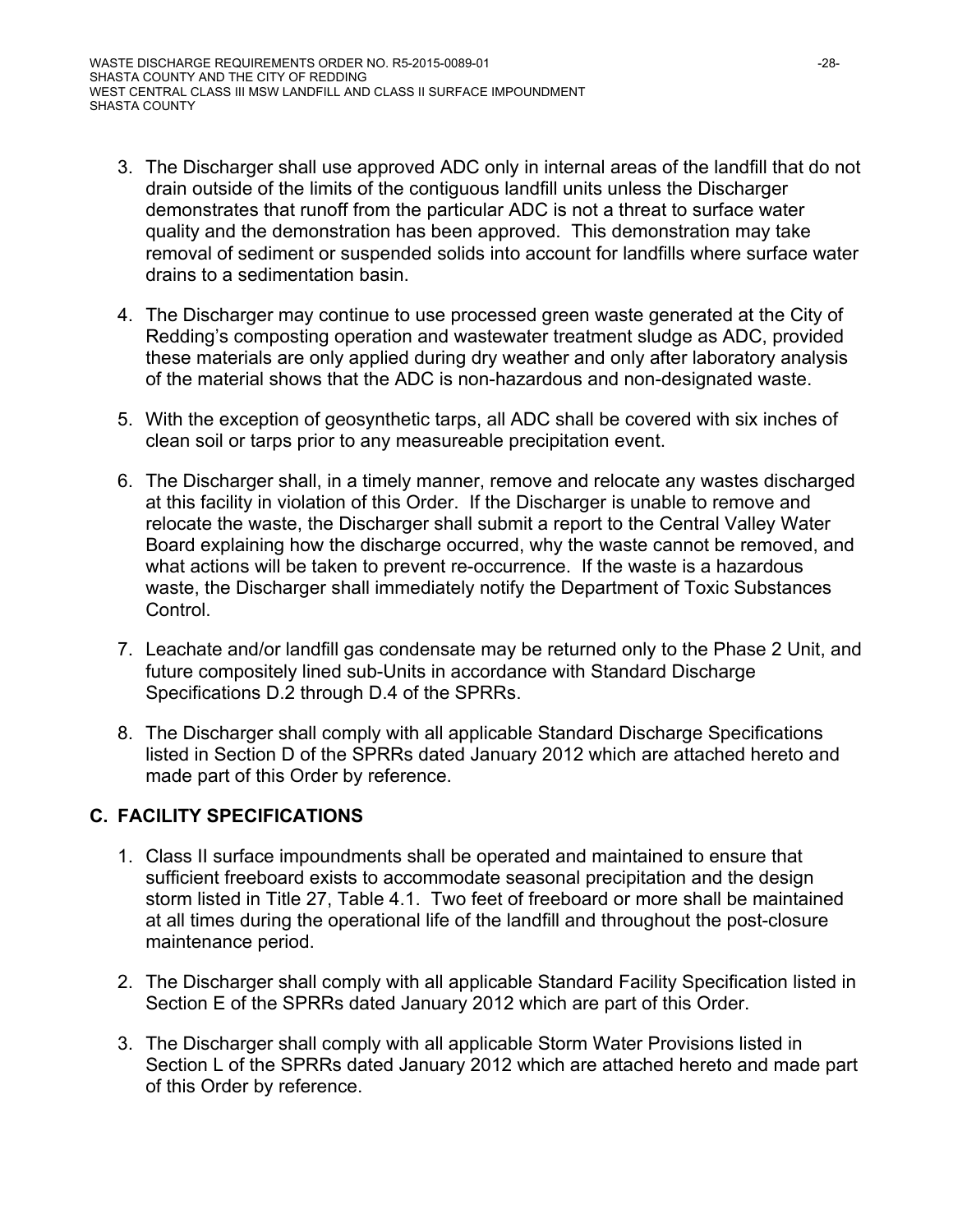# **D. CONSTRUCTION SPECIFICATIONS**

- 1. Unless the Discharger proposes an engineered alternative base liner system design specifically supported by a liner performance demonstration that is approved by the Executive Officer, all Class III Unit base liner systems constructed after the Phase 2–4B sub-Unit shall be comprised, in ascending order, of the following:
	- a. A prepared subgrade overlain by 12 inches of compacted clay with a maximum hydraulic conductivity of 1  $\times$  10<sup>-7</sup> cm/sec or less;
	- b. A GCL layer;
	- c. A 60-mil HDPE geomembrane;
	- d. A geotextile layer;
	- e. A LCRS; and
	- f. A two-foot thick gravel drainage layer (or one-foot gravel drainage layer overlain by a one-foot thick soil operations layer with additional CQA measures implemented to prevent clogging).
- 2. Class III Unit side slope liner systems shall be comprised, in ascending order, of the following:
	- a. A prepared subgrade overlain by a geotextile layer;
	- b. A GCL layer;
	- c. A 60-mil HDPE geomembrane;
	- c. A geocomposite drainage net.
- 3. Class II surface impoundments installed after Unit 3 for the storage of leachate shall be designed and constructed to meet performance standards of Title 27, sections 20310 and 20375 and the Construction Standards listed in Title 27, Table 4.1.
- 4. Class II surface impoundment containment systems shall include a composite liner system with (1) an upper synthetic flexible membrane liner component (that's at least 60-mils thick for HDPE) installed in direct and uniform contact with a lower compacted soil component at least two feet thick with a hydraulic conductivity of 1 x 10<sup>-7</sup> cm/sec or less (Prescriptive Standard); or (2) a composite liner system with an engineered alternative design that meets the performance criteria for Class II Units and surface impoundments in accordance with Title 27. Liner systems utilizing an engineered alternative design shall comply with requirements of Title 27, section 20080(c) and (d). For double composite liner systems, a LCRS is required to be installed between the primary and secondary liners.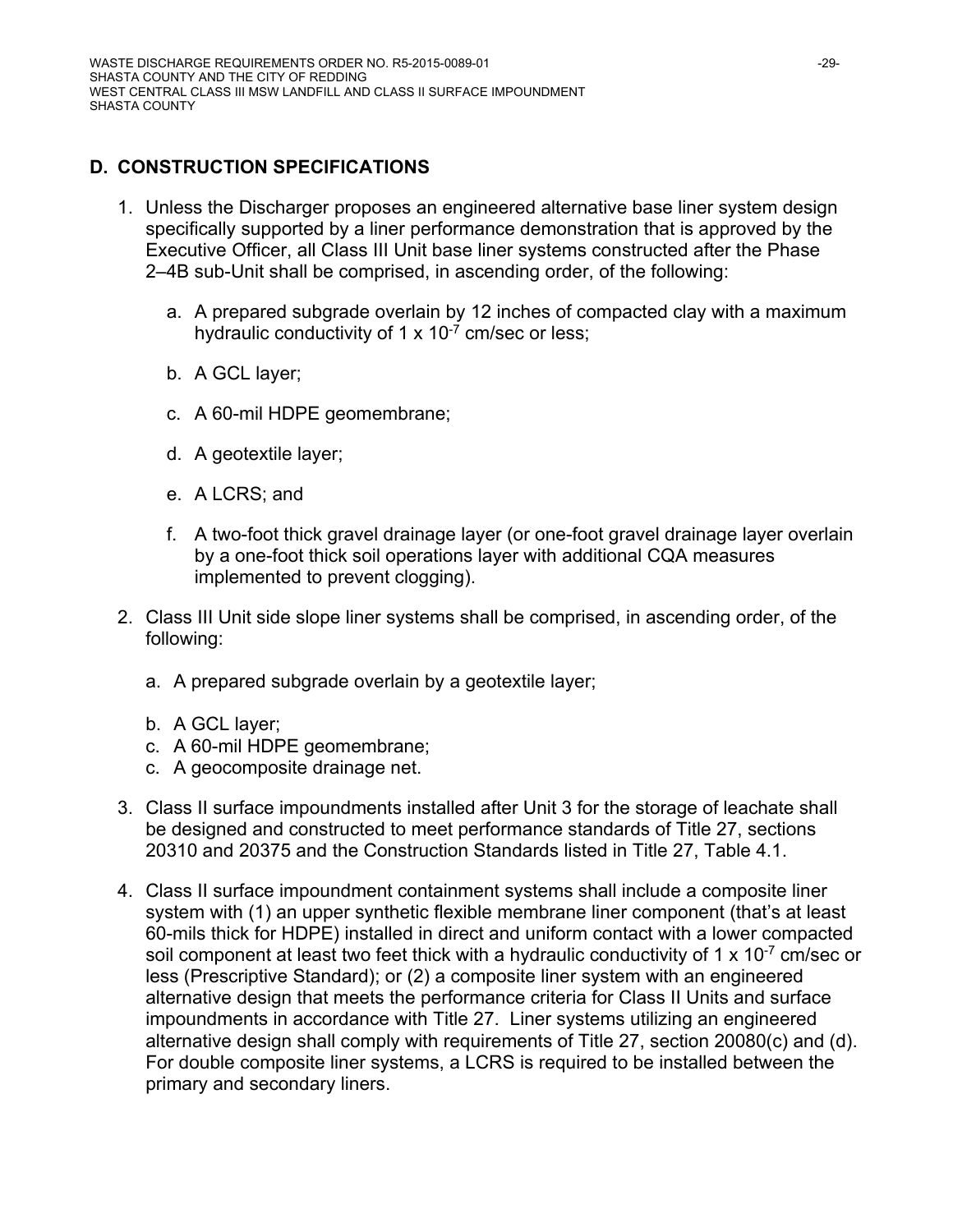- 5. Class II surface impoundments shall include a pan lysimeter or other type of unsaturated zone monitoring device(s) installed beneath the lowest point of the base liner system to provide the earliest possible detection of a release from the Unit.
- 6. Additional leachate storage capacity is necessary at the landfill due to additional liquids being collected in the LCRS from the Phase 1 Unit and Phase 2 Unit underdrain systems. This Order requires the Discharger to install additional leachate storage facilities, such as an additional Class II surface impoundment, **by 1 November 2015**. If a new Class II surface impoundment is installed at the site, it will be referred to as Unit 4. Provide a final construction report demonstrating that the additional leachate storage facilities were constructed in accordance with approved construction plans **by 31 December 2015**.
- 7. The Discharger shall not proceed with liner construction (other than earth moving and grading in preparation for liner construction) until the construction plans, specifications, and all applicable construction quality assurance plans have been approved.
- 8. The Discharger may propose changes to the liner system design prior to construction, provided that approved components are not eliminated, the engineering properties of the components are not substantially reduced, and the proposed liner system results in the protection of water quality equal to or greater than the design prescribed by Title 27 and this Order. The proposed changes may be made following approval by the Executive Officer. Substantive changes to the design require reevaluation as an engineered alternative and approval by the Central Valley Water Board in revised **WDRs**
- 9. The Discharger shall comply with all applicable Standard Construction Specifications listed in Section F of the SPRRs dated January 2012 which are attached hereto and made part of this Order by reference.

### **E. CLOSURE AND POST-CLOSURE MAINTENANCE SPECIFICATIONS**

- 1. The Discharger shall submit a final or partial final closure and post-closure maintenance plan at least two years prior to proposed closure of any portion of the landfill in accordance with requirements in Section G of the Standard Closure and Post-Closure Specifications in the SPRRs.
- 2. The Discharger has proposed partial final closure of the western portion of the Phase 2 Unit as part of corrective actions in response to the ongoing release of waste from the Unit. This Order requires the Discharger to complete partial final closure of the western portion of the Phase 2 Unit **by 1 November 2020**. The Discharger shall submit a Partial Final Closure and Post-Closure Maintenance Plan **by 1 November 2018** in accordance with Closure and Post-Closure Maintenance Specification E.1 above.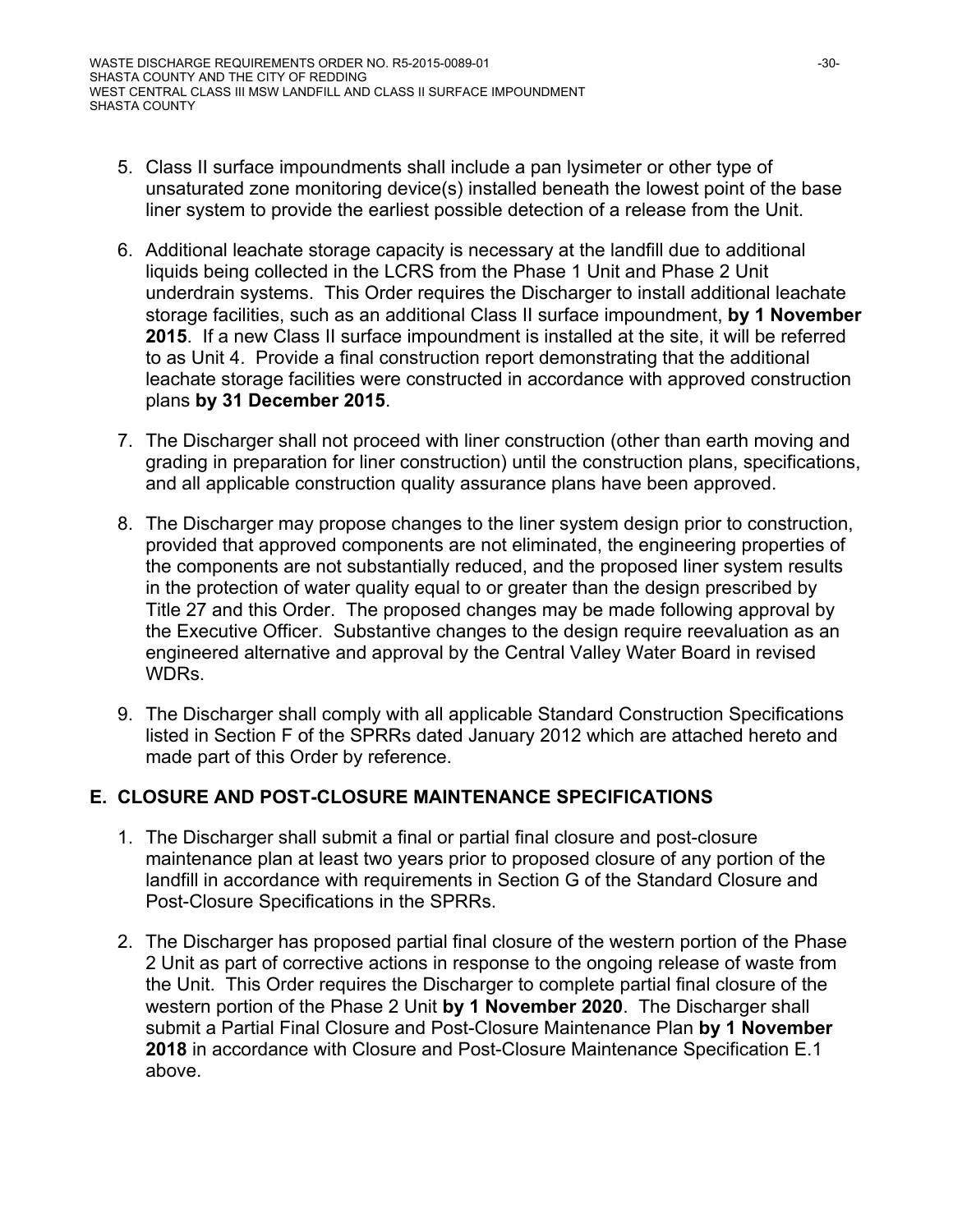The Discharger shall close the Phase 2 Unit with a final cover as proposed in the October 2014 *Preliminary Closure and Post-Closure Maintenance Plan* (PCPCMP) and as approved by this Order. The components of the approved final cover system, as proposed in the PCPCMP, are listed in Finding 84.

The Discharger shall obtain revised WDRs prior to closure utilizing any other final cover design than the design or designs approved in this Order, except when modifications are necessary for problematic areas of the final cover needing repair so long as the barrier layer (e.g., geomembrane, GCL, and/or compacted clay layer) remains intact, and the modifications are approved by Central Valley Water Board staff.

The Discharger shall close the landfill with side slopes at steepness of 3H:1V or less, and top deck areas shall be sloped at three percent or greater.

The Discharger has installed an infill landfill gas extraction system for the Phase 1 and Phase 2 Units, and continues to augment the infill gas extraction system as the Phase 2 Unit expands. Landfill gas shall continue to be extracted from closed landfill units until such time that landfill gas is no longer a threat to water quality as documented by the Discharger and approved by the Executive Officer.

Wherever possible, the Discharger shall seal the edges of the final cover by connecting the cover geomembrane to the liner geomembrane.

The Discharger shall test the critical interfaces of the final cover in a laboratory to ensure minimum design shear strengths are achieved and include the results in the final documentation report.

The Discharger shall ensure that the vegetative/erosion resistant layer receives necessary seed, binder, and nutrients to establish the vegetation proposed in the final closure plan. The Discharger shall install and maintain necessary erosion and sedimentation controls to prevent erosion and sediment in runoff from the closed landfill during the post-closure maintenance period.

**By 1 November 2015**, The Discharger shall complete a five-year iso-settlement survey of the Phase 1 Unit and submit an iso-settlement map accurately depicting the estimated total change in elevation of the final cover's low-hydraulic conductivity layer, in accordance with Title 27, section 21090(e)(1 & 2), for comparison to the baseline topographic map that was created when the Unit closed. Iso-settlement surveys shall be completed and iso-settlement maps submitted every five years thereafter.

The Discharger shall comply with all applicable Standard Closure and Post-Closure Specifications listed in Section G and all Standard Construction Specifications that are applicable to closure in Section F of the SPRRs dated January 2012 which are attached hereto and made part of this Order by reference.

### **F. FINANCIAL ASSURANCE SPECIFICATIONS**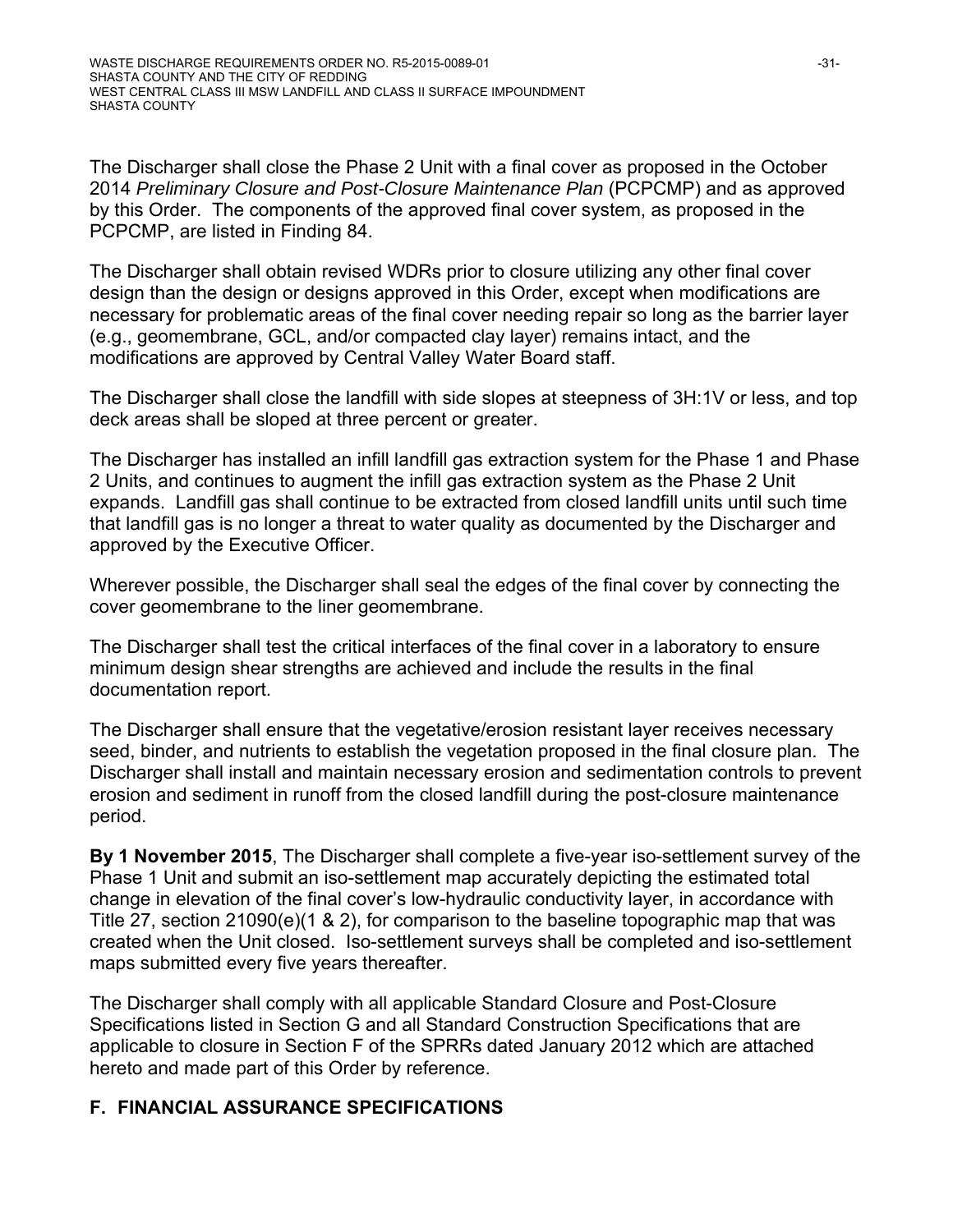- 1. The Discharger shall obtain and maintain assurances of financial responsibility with CalRecycle for closure and post-closure maintenance costs at West Central Landfill in at least the amounts described in Findings 92 and 93, adjusted for inflation annually. A report regarding financial assurances for closure and post-closure maintenance shall be submitted to the Central Valley Water Board by **1 August of each year**. This may be the same report that is submitted to CalRecycle for this purpose. If CalRecycle determines that either the amount of coverage or the mechanism is inadequate, then within 90 days of notification, the Discharger shall submit an acceptable mechanism to CalRecycle and the Central Valley Water Board for at least the amount of the approved cost estimate.
- 2. The Discharger shall update the preliminary closure and post-closure maintenance plan (PCPCMP) any time there is a change that will increase the amount of the closure and/or post-closure maintenance cost estimate. The updated PCPCMP shall be submitted to the Central Valley Water Board, the Local Enforcement Agency, and CalRecycle. The PCPCMP shall meet the requirements of Title 27, section 21769(b), and include a lump sum estimate of the cost of carrying out all actions necessary to close each Unit, to prepare detailed design specifications, to develop the final closure and post-closure maintenance plan, and to carry out the first thirty years of postclosure maintenance. Reports regarding financial assurance required in F.1 above shall reflect the updated cost estimate.
- 3. The Discharger shall obtain and maintain assurances of financial responsibility with CalRecycle for initiating and completing corrective action for all known or reasonably foreseeable releases from the landfill in at least the amount of the water-release corrective action cost estimate described in Finding 95, adjusted for inflation annually. A report regarding financial assurances for corrective action shall be submitted to the Central Valley Water Board by **1 August of each year**. This may be the same report that is submitted to CalRecycle for this purpose. If CalRecycle determines that either the amount of coverage or the mechanism is inadequate, then within 90 days of notification, the Discharger shall submit an acceptable mechanism to CalRecycle and the Central Valley Water Board for at least the amount of the approved cost estimate.
- 4. The Discharger shall comply with all applicable Standard Financial Assurance Specifications listed in Section H of the SPRRs dated January 2012 which are attached hereto and made part of this Order by reference.

#### **G. MONITORING SPECIFICATIONS**

1. For surface water and the unsaturated zone, the Discharger shall comply with the detection monitoring program provisions of Title 27, Monitoring and Reporting Program (MRP) No. R5-2015-0089, and the Standard Monitoring Specifications listed in Section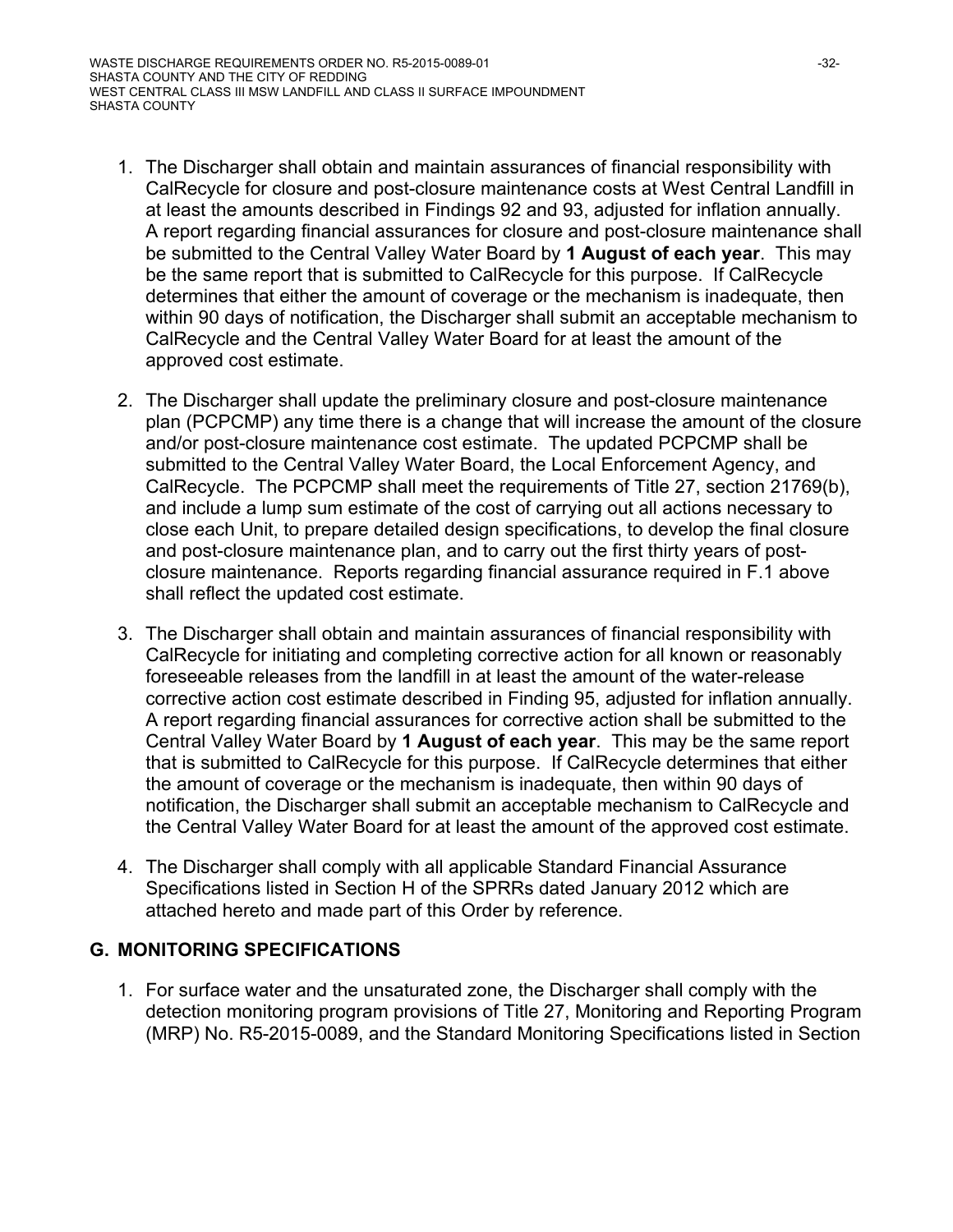I of the SPRRs dated January 2012 which are attached hereto and made part of this Order by reference.

- 2. For groundwater, the Discharger shall comply with the corrective action monitoring program provisions of Title 27, MRP No. R5-2015-0089, and the Standard Monitoring Specifications listed in Section I of SPRRs dated January 2012 which are attached hereto and made part of this Order by reference. Compliance with the corrective action program shall continue until completion of corrective action is demonstrated pursuant to Title 27, section 20430(g).
- 3. The Discharger shall provide a Sample Collection and Analysis Plan **by 1 November 2015** in accordance with Standard Monitoring Specification I.7 of the SPRRs dated January 2012 which are attached hereto and made part of this Order by reference. The Sample Collection and Analysis Plan shall specifically describe sample quality assurance/quality control procedures during shipping to a State certified laboratory.
- 4. The Discharger shall provide an updated Water Quality Protection Standard Report, including updated concentration limits and monitoring points, **by 1 November 2015**. The updated Water Quality Protection Standard Report shall also describe the data analysis method used to calculate the concentration limits and to determine if there is measurably significant evidence of a release in accordance with Title 27, sections 20400 and 20415(e).
- 5. The Discharger shall assess landfill gas for VOC impacts at each perimeter gas monitoring probe using USEPA Method TO-14. A Work Plan for VOC Assessment of Landfill Gas shall be submitted **by 31 December 2015**. A report providing results of the gas assessment, including recommendations for additional assessment and/or corrective action, if necessary, shall be submitted **by 1 June 2016**.
- 6. The Discharger shall comply with the Water Quality Protection Standard as specified in this Order, MRP No. R5-2015-0089, and the SPRRs dated January 2012 which are attached hereto and made part of this Order by reference.
- 7. The concentrations of the constituents of concern in waters passing the Point of Compliance (defined pursuant to Title 27, section 20164 as a vertical surface located at the hydraulically downgradient limit of the landfill unit that extends through the uppermost aquifer underlying the unit) shall not exceed the concentration limits established pursuant to MRP No. R5-2015-0089.
- 8. For each monitoring event, the Discharger shall determine whether the landfill is in compliance with the Water Quality Protection Standard using procedures specified in MRP No. R5-2015-0089 and the Standard Monitoring Specifications in Section I of the SPRRs dated January 2012 which are attached hereto and made part of this Order by reference.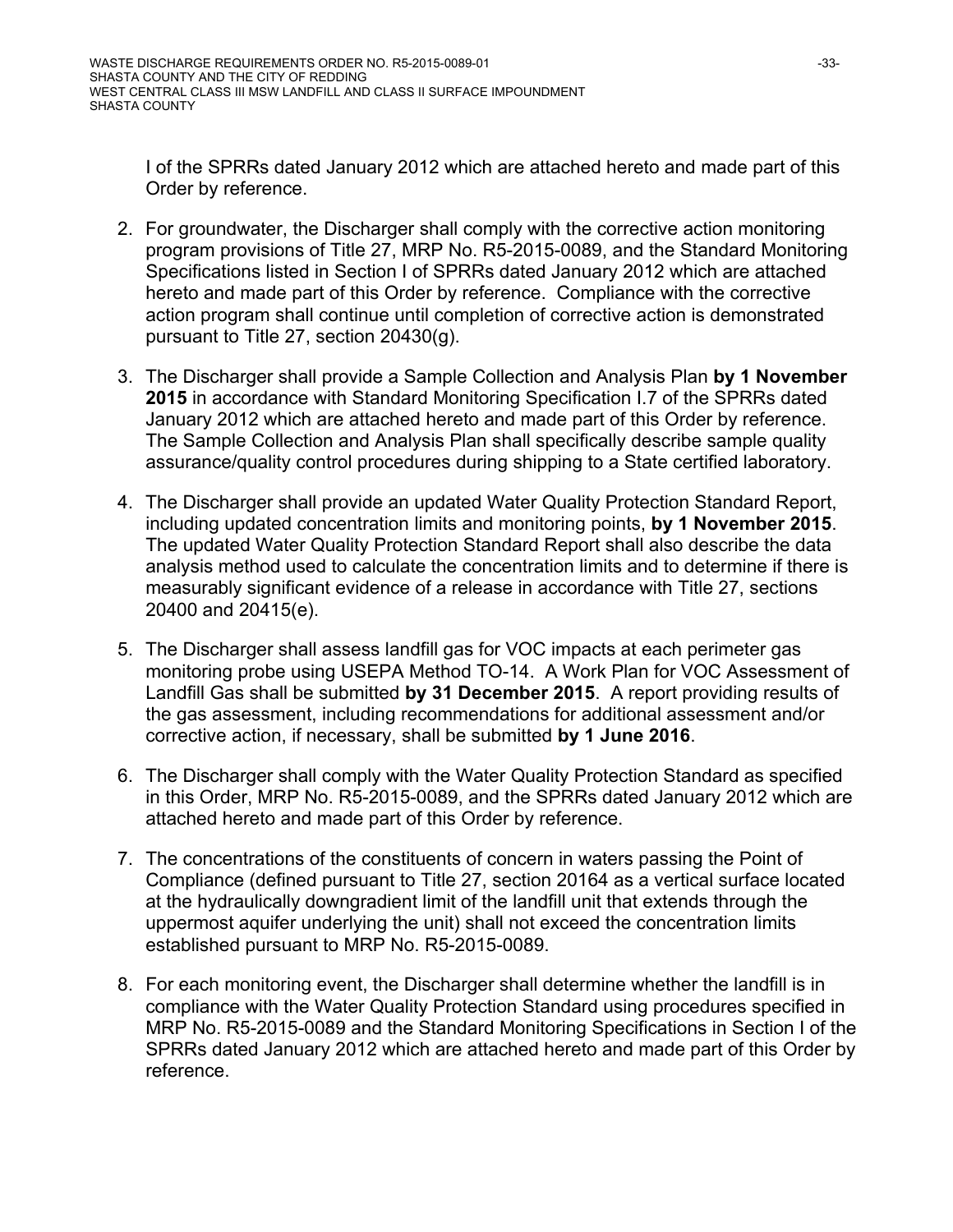- 9. As specified in MRP No. R5-2015-0089, the Discharger shall enter all monitoring data and monitoring reports into the online GeoTracker database as required by Division 3 of Title 27 and Chapter 30, Division 3 of Title 23.
- 10. Semi-annual progress reports assessing the effectiveness of corrective actions implemented at the site shall be provided in accordance with Title 27, section 20430(h) and MRP No. 5R-2015-0089.
- 11. The Discharger shall comply with all applicable Standard Monitoring Specifications and Response to a Release specifications listed in Sections I and J of the SPRRs dated January 2012 which are attached hereto and made part of this Order by reference.

#### **H. PROVISIONS**

- 1. The Discharger shall maintain a copy of this Order at the facility, including the MRP No. R5-2015-0089 and the SPRRs dated January 2012 which are part of this Order, and make it available at all times to facility operating personnel, who shall be familiar with its contents, and to regulatory agency personnel.
- 2. The Discharger shall comply with all applicable provisions of Title 27 and Subtitle D that are not specifically referred to in this Order.
- 3. The Discharger shall comply with MRP No. R5-2015-0089, which is incorporated into and made part of this Order by reference.
- 4. The Discharger shall comply with the applicable portions of the Standard Provisions and Reporting Requirements for Waste Discharge Requirements for Nonhazardous Solid Waste Discharges Regulated by Subtitle D and/or Title 27, dated January 2012, which are attached hereto and made part of this Order by reference.
- 5. If there is any conflicting or contradictory language between the WDRs, the MRP, or the SPRRs, then language in the WDRs shall supersede either the MRP or the SPRRs, and language in the MRP shall supersede the SPRRs.
- 6. All reports required by this Order shall be submitted pursuant to Water Code section 13267.
- 7. The Discharger shall comply with all General Provisions listed in Section K of the SPRRs dated January 2012 which are part of this Order.
- 8. The Discharger shall complete the tasks contained in these waste discharge requirements in accordance with the following time schedule:

**Task Compliance Date**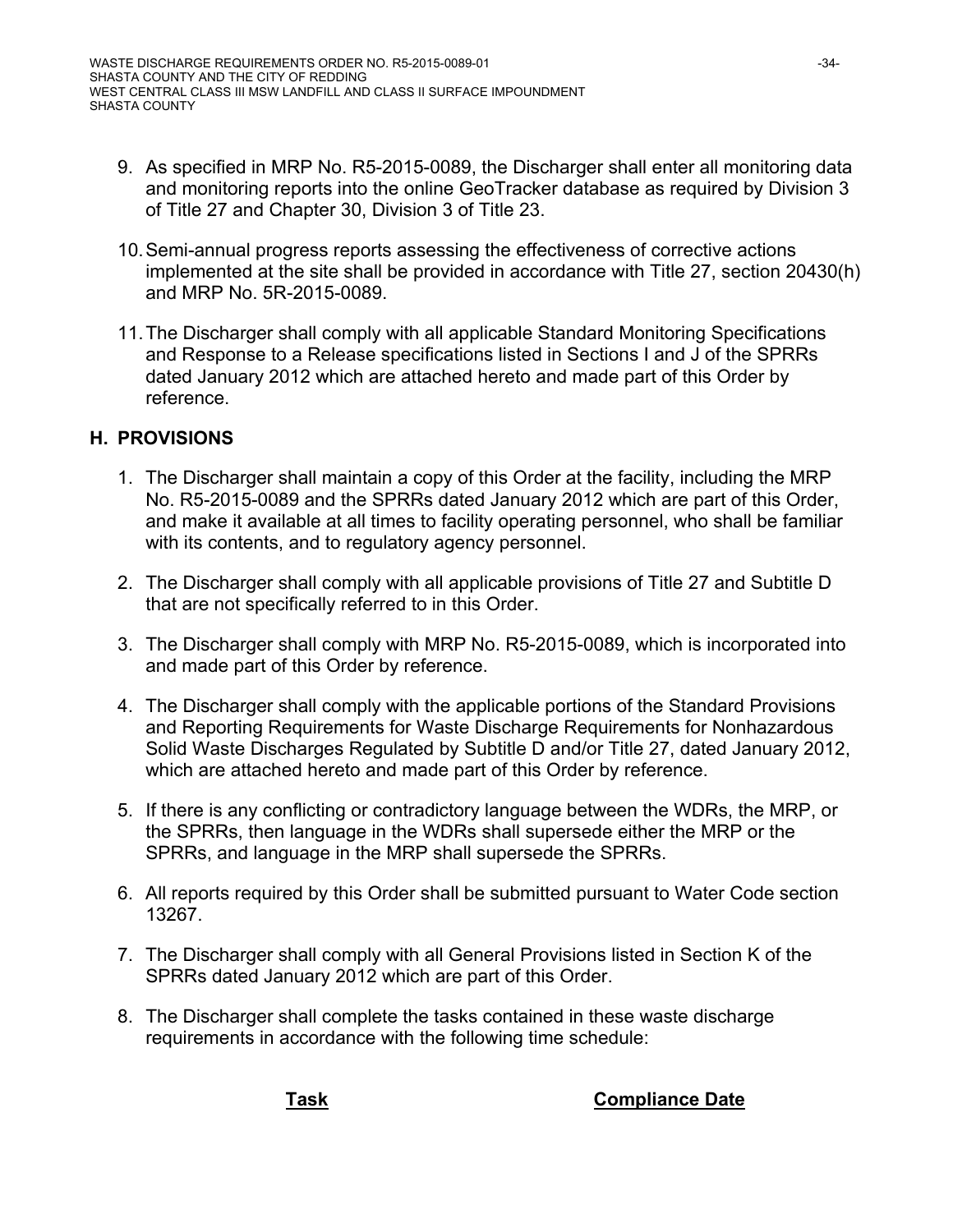### **A. Construction**

| 1. Submit construction and design plans<br>for review and approval. (See all<br><b>Construction Specifications in Section D</b><br>above and Section F of the SPRRs).                                                                                           | 90 days prior to proposed<br>construction       |
|-----------------------------------------------------------------------------------------------------------------------------------------------------------------------------------------------------------------------------------------------------------------|-------------------------------------------------|
| 2. Complete construction of additional leachate<br>Storage facilities. (See Construction<br>Specification D.6 above).                                                                                                                                           | By 1 November 2015                              |
| 3. Provide a final construction report for review<br>and approval for the new leachate storage<br>facilities demonstrating that construction<br>was completed in accordance with approved<br>construction plans. (See Construction<br>Specification D.6 above). | By 31 December 2015                             |
| 4. Submit a final construction report for review and<br>approval upon completion of any new sub-Unit<br>demonstrating that construction was in accordance<br>with approved construction plans. (See Standard<br>Construction Specification F.27 in the SPRRs).  | 60 days prior to proposed<br>discharge of waste |
| <b>B. Closure</b>                                                                                                                                                                                                                                               |                                                 |
| 1. Submit a Partial Final Closure and<br>Post-Closure Maintenance Plan, design plans,<br>and CQA plan for review and approval. (see<br><b>Closure and Post-Closure Maintenance</b><br>Specification E.2 above).                                                 | By 1 November 2018                              |
| 2. Complete partial final closure of the western<br>portion of the Phase 2 Unit. (See Closure<br>and Post-Closure Maintenance Specification<br>E.2 above).                                                                                                      | By 1 November 2020                              |
| 3. Complete an iso-settlement survey of the Phase 1<br>Unit and submit an iso-settlement map. (See<br><b>Closure and Post-Closure Maintenance Specification</b><br>$E.10$ above).                                                                               | By 1 November 2015                              |
| <b>C. Monitoring</b>                                                                                                                                                                                                                                            |                                                 |

1. Submit a Sample Collection and Analysis **By 1 November 2015**